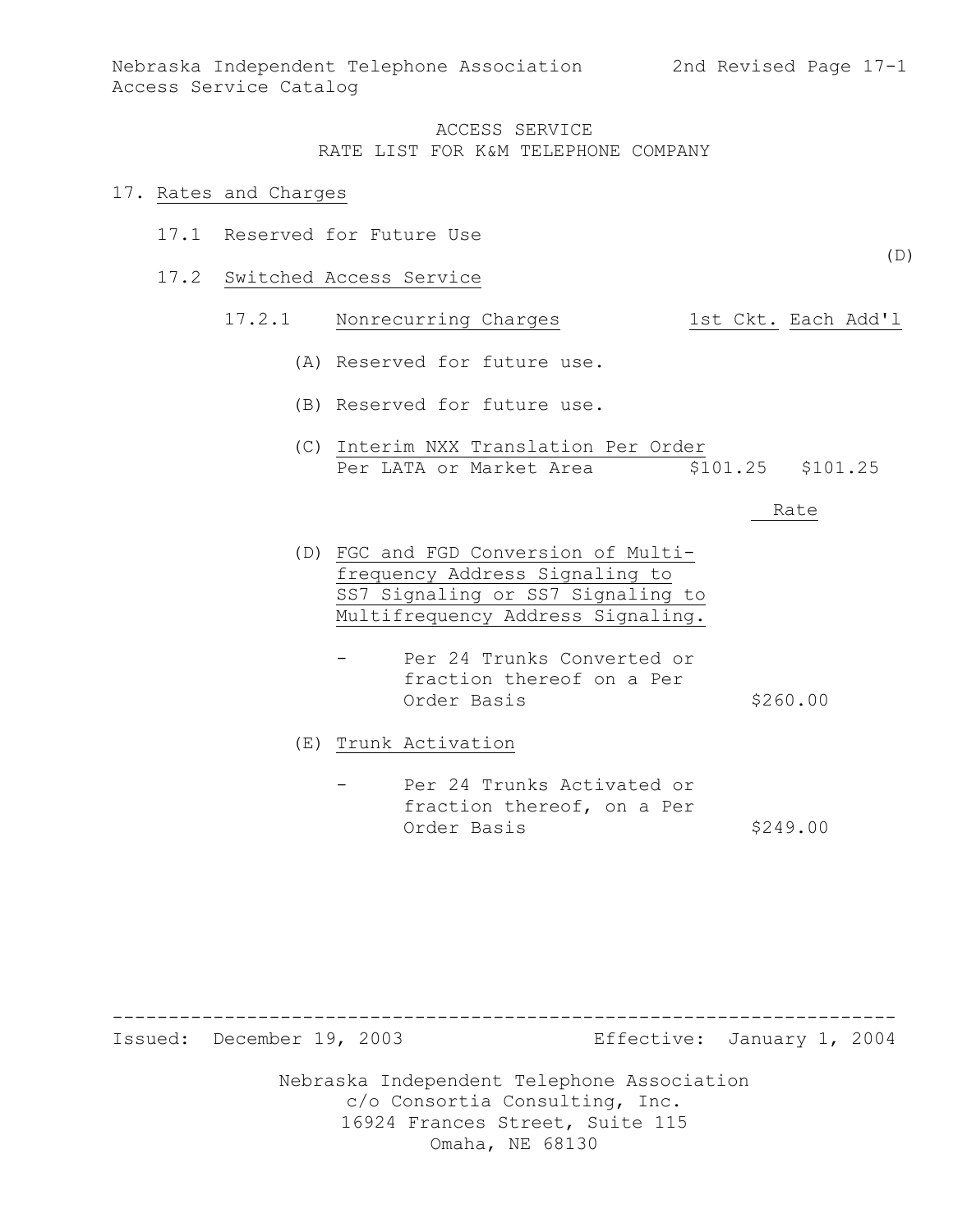Nebraska Independent Telephone Association 4th Revised Page 17-2 Access Service Catalog

# ACCESS SERVICE

RATE LIST FOR K&M TELEPHONE COMPANY

#### 17. Rates and Charges

17.2.2 Local Transport Rate

Direct Trunked Transport Direct Trunked Facility Per Mile - Voice Grade (See Note 1) - High Capacity DS1 (See Note 1) - High Capacity DS3 (See Note 1) Direct Trunked Termination Per Termination - Voice Grade (See Note 1) - High Capacity DS1 (See Note 1) - High Capacity DS3 (See Note 1) - Multiplexing Per Arrangement DS3 to DS1 (See Note 1) DS1 to Voice (See Note 1) Tandem Switched Transport *(Applies to Non-Toll Free)* (C) Tandem Switched Facility Per Access Minute Per Mile Originating \$0.00072692 Terminating (See Note 1) Tandem Switched Termination Per Access Minute Per Term. Originating \$0.00625297 Terminating (See Note 1) Network Blocking Per Blocked Call Applies to FGD only \$0.0155 NOTE 1: Rate mirrors NECA Tariff FCC No. 5 for Direct Trunked Transport, Multiplexing, terminating TSF and terminating TST. -------------------------------------------------------------------- Issued: June 18, 2021 Effective: July 1, 2021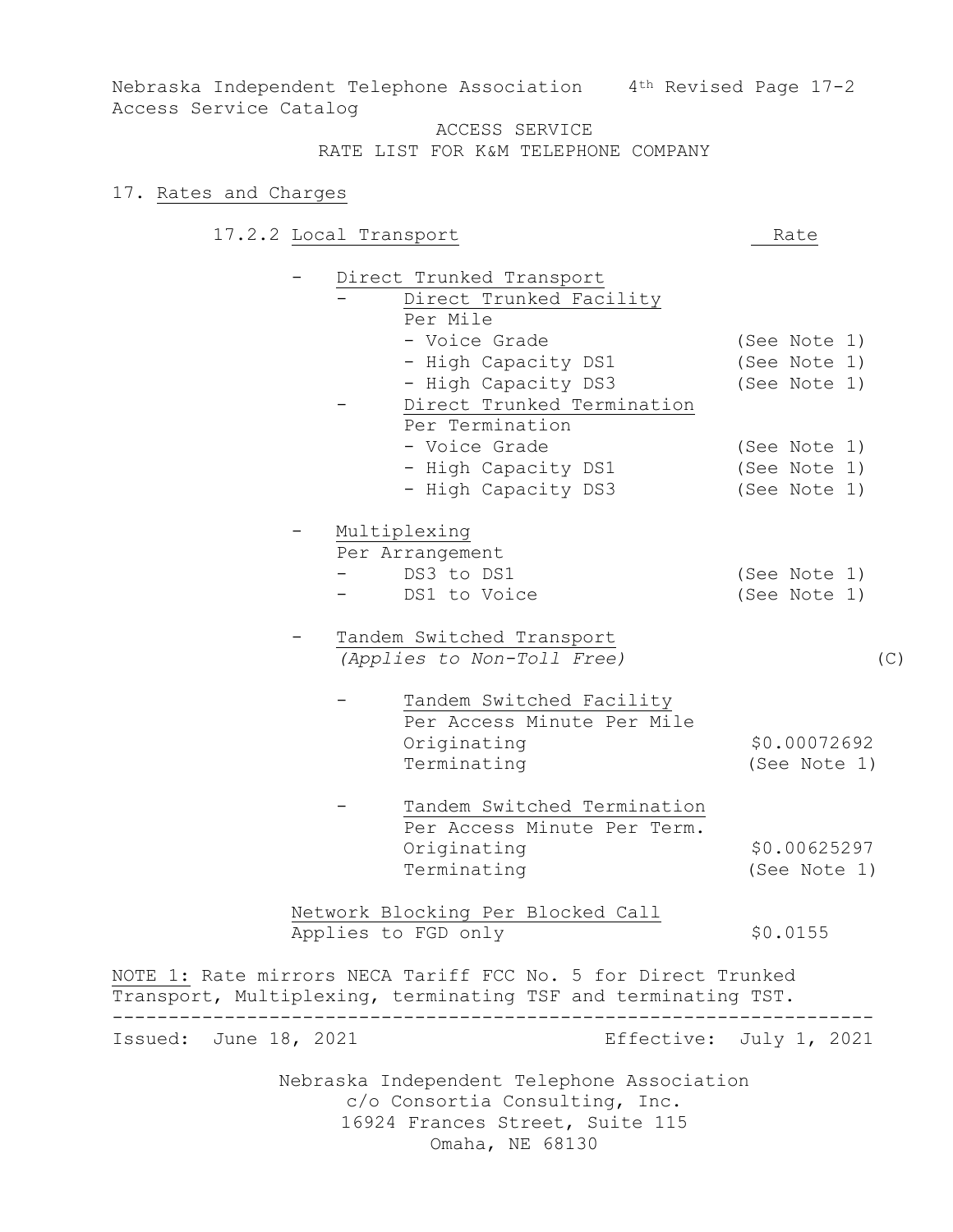Nebraska Independent Telephone Association 1st Revised Page 17-3 Access Service Catalog

### ACCESS SERVICE RATE LIST FOR K&M TELEPHONE COMPANY

### 17. Rates and Charges (Cont'd.)

- 17.2 Switched Access Service (Cont'd.)
	- 17.2.2 Local Transport (Cont'd.)
		- (A) Common Channel Signaling Network Connection\*

|     | Signaling Network Access Link<br>(1)               | Rate     |     |
|-----|----------------------------------------------------|----------|-----|
|     | - Signaling Mileage<br>Facility Per Mile           | \$3.96   |     |
|     | - Signaling Mileage Termination<br>per Termination | \$39.79  |     |
|     |                                                    | NRC**    |     |
|     | (2)<br>STP Port<br>- per Port                      | \$455.00 |     |
| (B) | 800 Data Base Access Service Queries               |          | (C) |
|     | Per Query                                          |          |     |

- Basic (See Note) (R) - Vertical Feature (See Note) (R)

NOTE: Rate Mirrors NECA Tariff No. 5 for 800 Data Base Queries.

\*Available where technically feasible, as designated in NECA Tariff F.C.C. No. 4, Wire Center Information.

\*\*NRC is an abbreviation for nonrecurring charge.

-------------------------------------------------------------------- Issued: June 18, 2021 Effective: July 1, 2021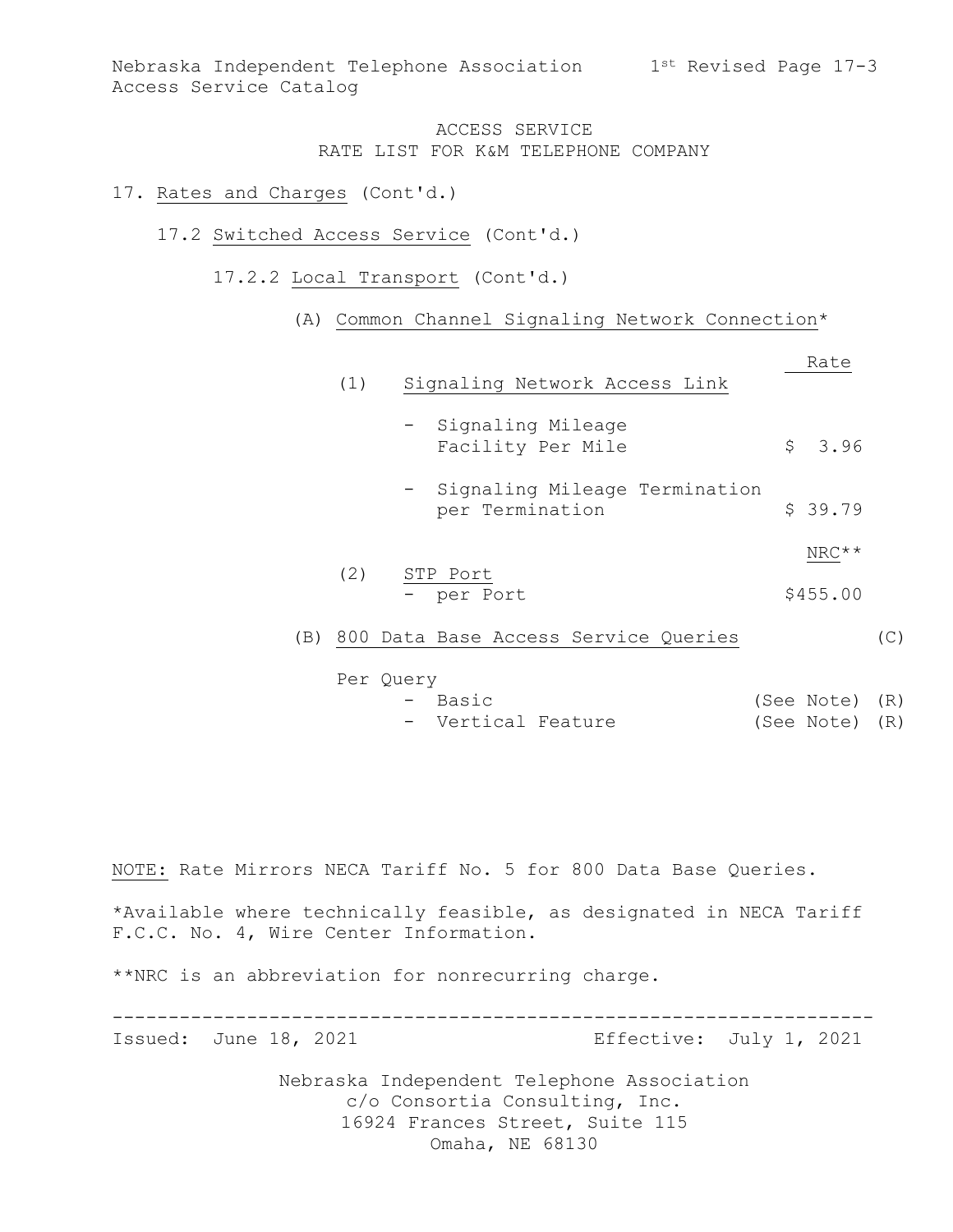### 17. Rates and Charges (Cont'd.)

#### 17.2 Switched Access Service (Cont'd.)

#### 17.2.3 End Office

|  | (A) Local Switching<br>Per Access Minute                  | Rate                         |            |
|--|-----------------------------------------------------------|------------------------------|------------|
|  | (Applies to Non-Toll Free)<br>Originating<br>Terminating  | \$0.03214875<br>(See Note 1) | (C)        |
|  | (Applies to Toll Free Only)<br>Originating<br>Terminating | (See Note 2)<br>(See Note 2) | (N)<br>(N) |
|  | (B) Information Surcharge<br>-Per 100 Access Minutes      |                              |            |
|  | (Applies to Non-Toll Free)<br>Originating<br>Terminating  | \$0.02162500<br>(See Note 1) | (C)        |
|  | (Applies to Toll Free Only)<br>Originating<br>Terminating | (See Note 2)<br>(See Note 2) | (N)<br>(N) |
|  | 17.2.4 Reserved for future use.                           |                              |            |
|  | 17.2.5 Reserved for future use.                           |                              |            |

NOTE 1: Rate mirrors NECA Tariff FCC No. 5 for terminating Local Switching and terminating Information Surcharge. NOTE 2: Rate mirrors NECA Tariff FCC No. 5 for Toll Free Local Switching and Toll Free Information Surcharge.

Nebraska Independent Telephone Association c/o Consortia Consulting, Inc. 16924 Frances Street, Suite 115 Omaha, NE 68130 -------------------------------------------------------------------- Issued: June 18, 2021 Effective: July 1, 2021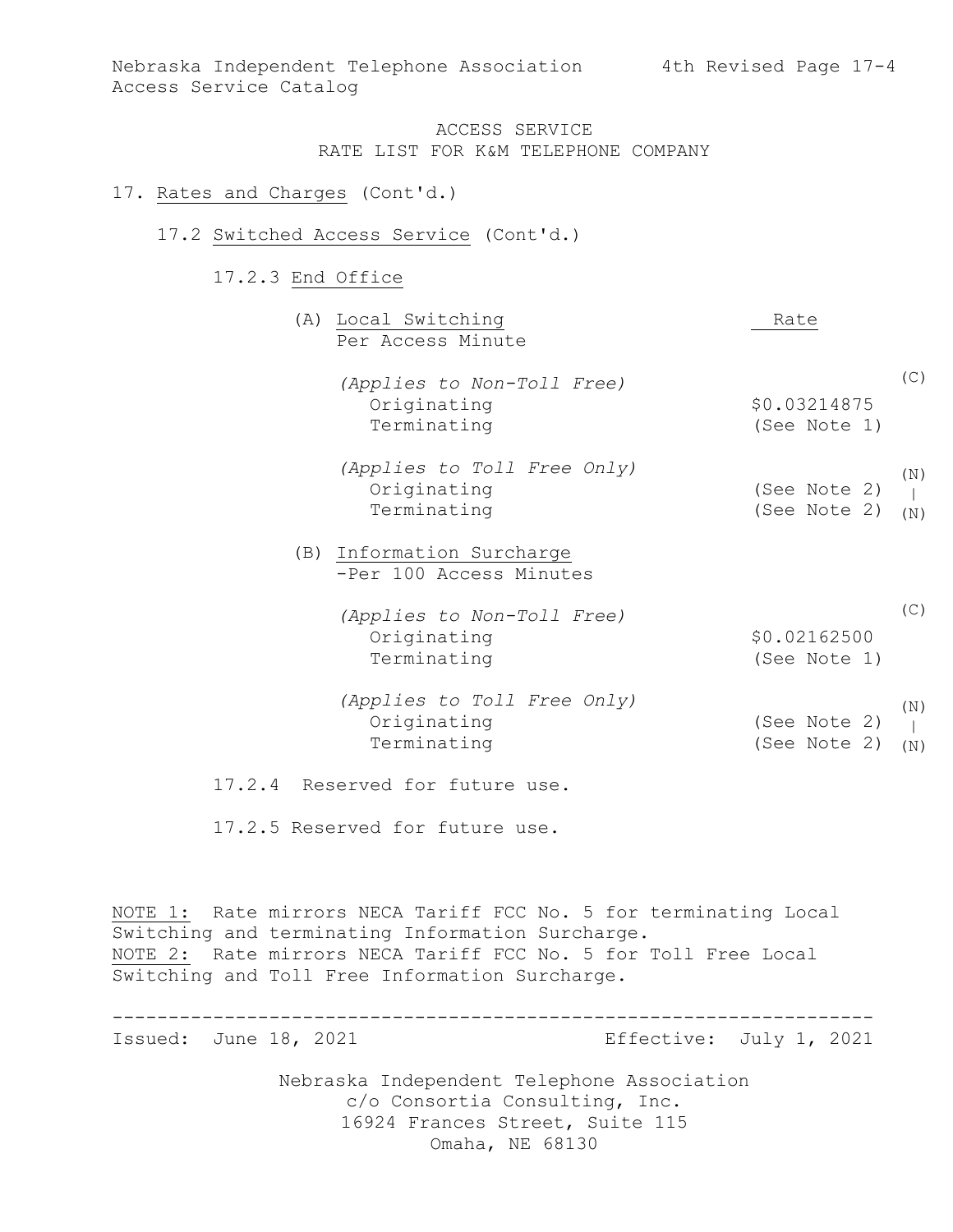## 17. Rates and Charges (Cont'd.)

17.2 Switched Access Service (Cont'd.)

17.2.7 Reserved for future use.

Nebraska Independent Telephone Association -------------------------------------------------------------------- Issued: August 20, 1999 Effective: September 1, 1999

c/o Consortia Consulting, Inc. 16924 Frances Street, Suite 115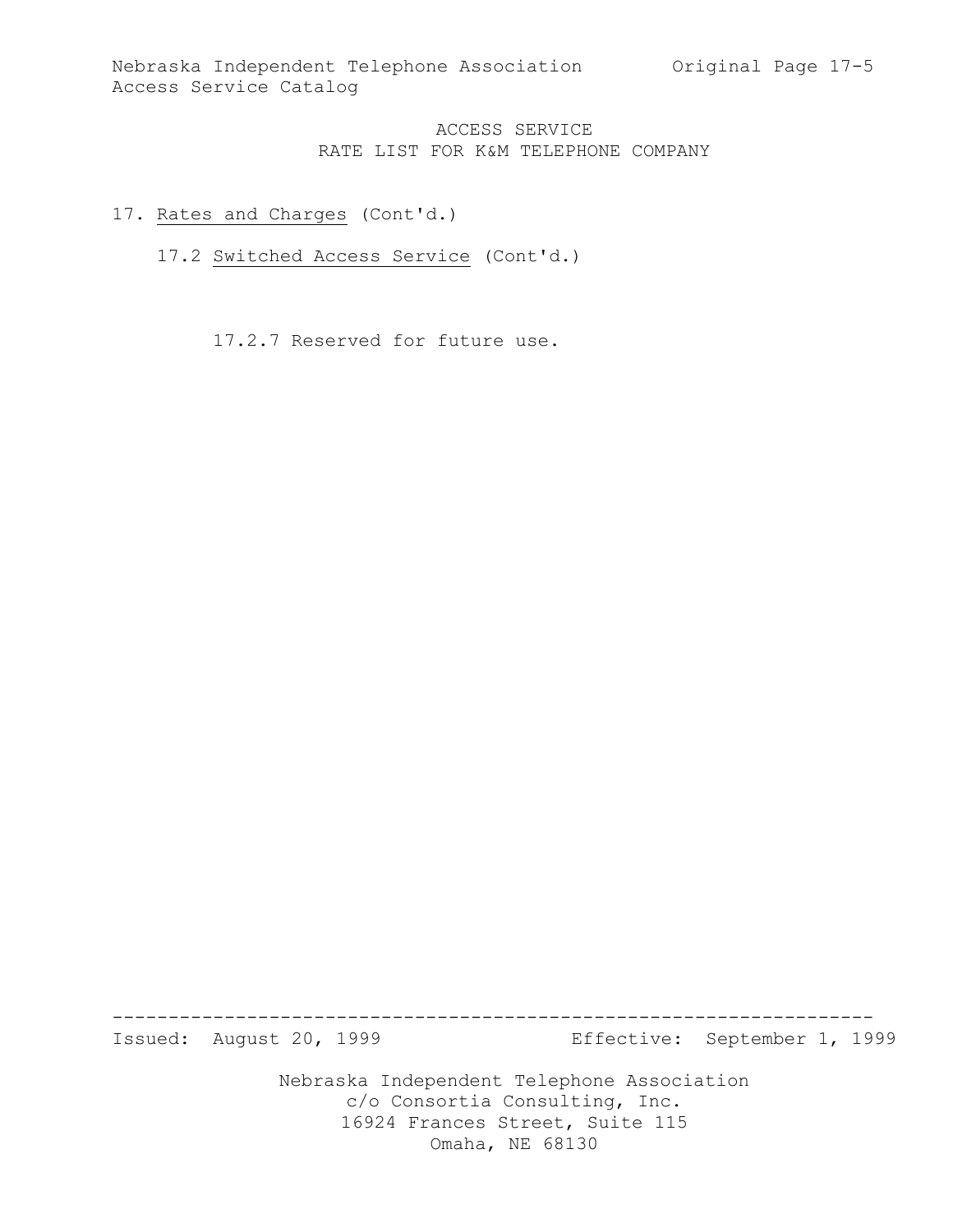Nebraska Independent Telephone Association Original Page 17-6 Access Service Catalog

ACCESS SERVICE RATE LIST FOR K&M TELEPHONE COMPANY

#### 17. Rates and Charges (Cont'd.)

# 17.3 Special Access Service

|                         | 17.3.1 Reserved for future use.<br>17.3.2 Reserved for future use.<br>17.3.3 Reserved for future use.                     |                                                                         |
|-------------------------|---------------------------------------------------------------------------------------------------------------------------|-------------------------------------------------------------------------|
|                         | 17.3.4 Voice Grade Service                                                                                                |                                                                         |
|                         | Regulations for Voice Grade Service are set forth in<br>NECA TARIFF F.C.C. NO. 5, Section 7.6.<br>(A) Channel Termination | NRC*<br>Monthly 1st Each Add'l.<br>Rate Ckt. Ckt.<br>Per<br>Termination |
|                         | -Two-wire<br>-Four-wire                                                                                                   | $$22.36$ $$78.05$ $$78.05$<br>\$32.21 \$78.05 \$78.05                   |
|                         | (B) Channel Mileage                                                                                                       | Monthly<br>Rate                                                         |
|                         | (1) Channel Mileage Facility<br>Per Mile<br>(2) Channel Mileage Termination<br>Per Termination                            | \$1.61<br>\$29.88                                                       |
|                         | (C) Optional Features and Functions<br>(1) Bridging                                                                       |                                                                         |
|                         | (a) Voice Bridging Per Port<br>-Two-Wire<br>-Four-Wire                                                                    | \$4.75<br>\$4.75                                                        |
|                         | (b) Data Bridging Per Port<br>-Two-Wire<br>-Four-Wire<br>*NRC is an abbreviation for nonrecurring charge                  | \$4.75<br>\$4.75                                                        |
| Issued: August 20, 1999 |                                                                                                                           | Effective: September 1, 1999                                            |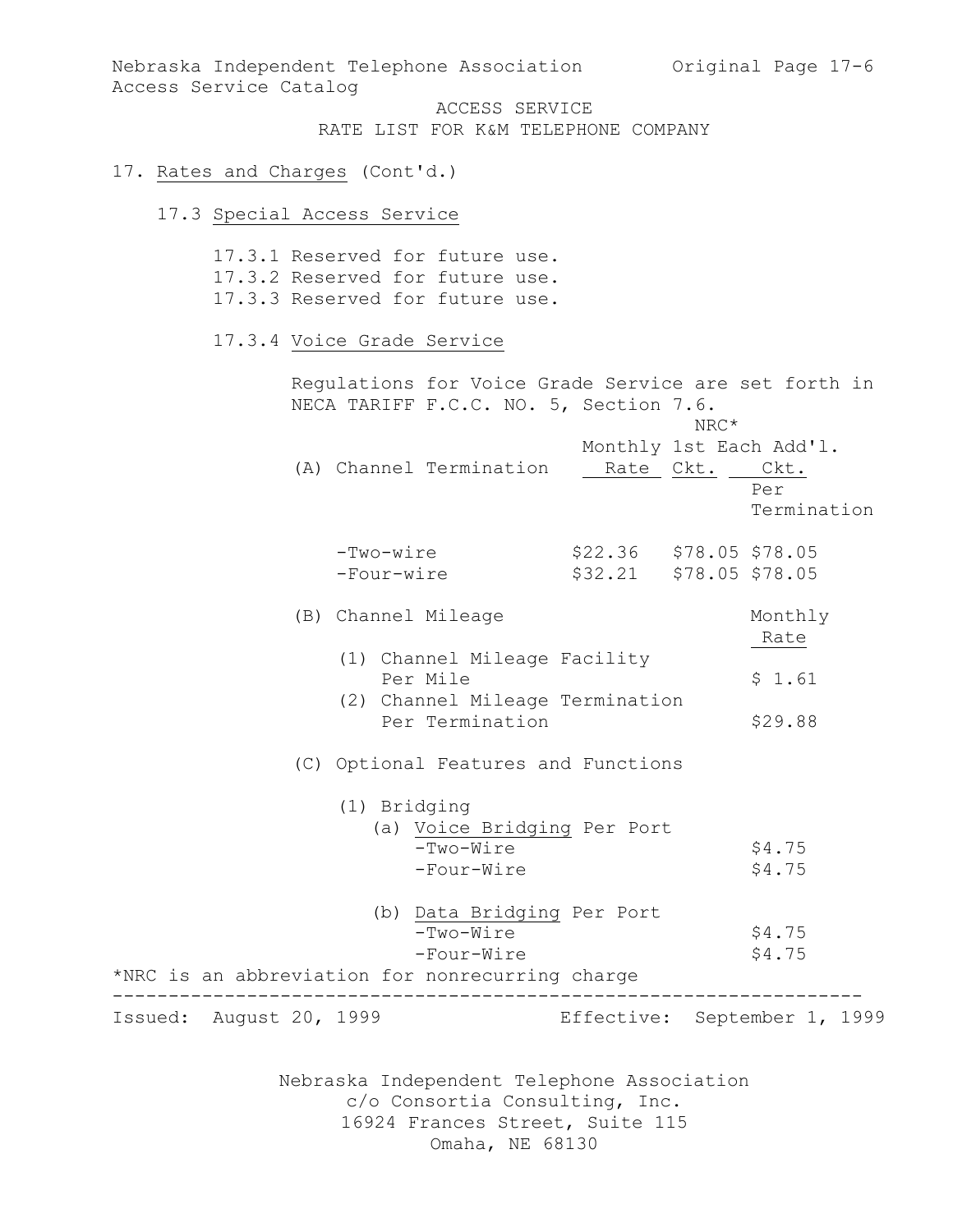## 17. Rates and Charges (Cont'd.)

- 17.3 Special Access Service (Cont'd.)
	- 17.3.4 Voice Grade Service (Cont'd.)
		- (1) Bridging (Cont'd.)
			- (C) Optional Features and Functions (Cont'd.)

Monthly Rate

- (c) Reserved for future use.
- (d) Reserved for future use.
- (e) Telemetry and Alarm Bridging Active Bridging Channel Connections Per Channel Connected -Split Band \$8.89 -Summation \$3.47 Passive Bridging Channel

Connections Per Channel Connected \$0.24

Nebraska Independent Telephone Association c/o Consortia Consulting, Inc. 16924 Frances Street, Suite 115 -------------------------------------------------------------------- Issued: August 20, 1999 Effective: September 1, 1999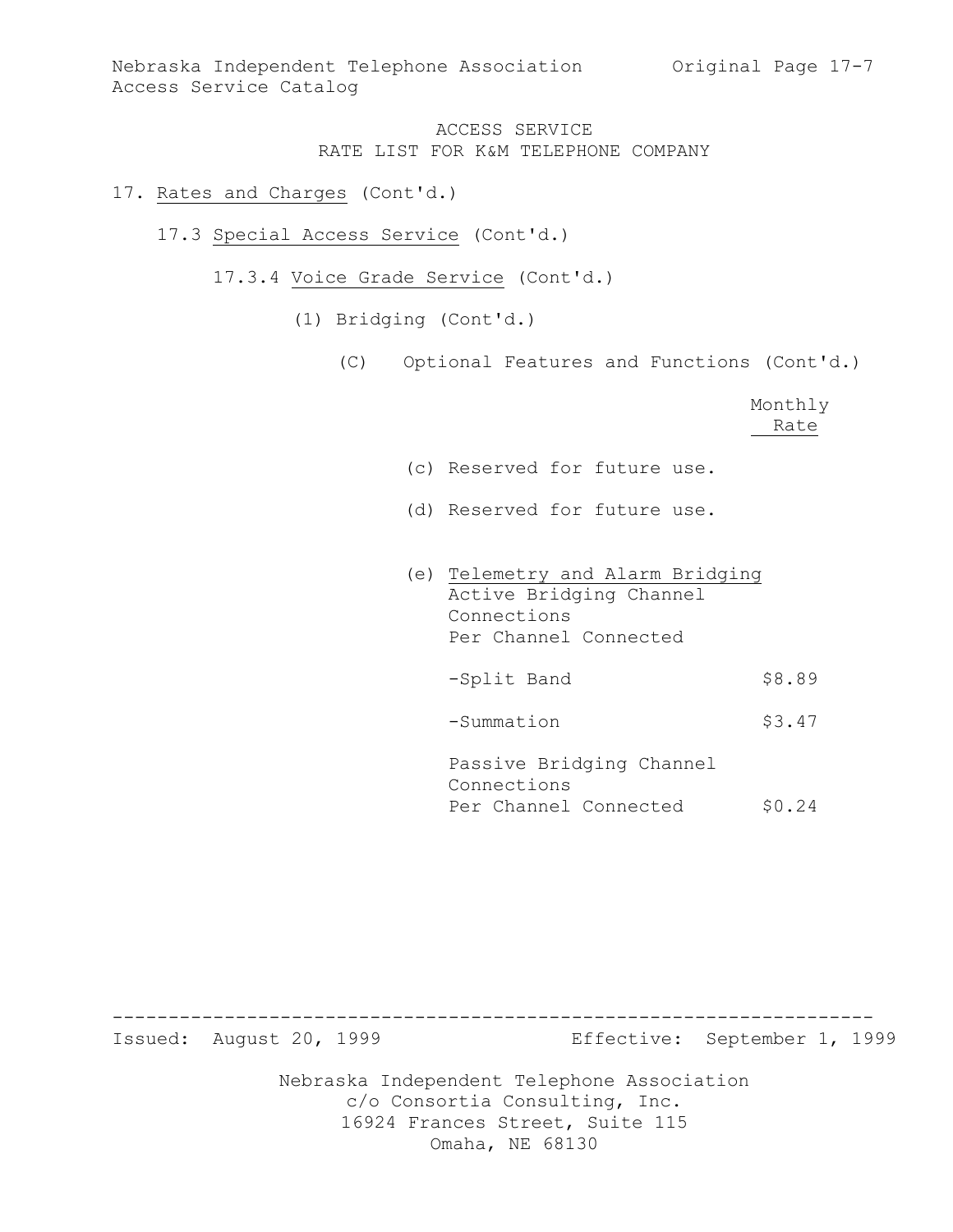### 17. Rates and Charges (Cont'd.)

#### 17.3 Special Access Service (Cont'd.)

17.3.4 Voice Grade Service (Cont'd.)

Monthly Rate

- (C) Optional Features and Functions (Cont'd.)
	- (2) Conditioning Per Termination
		- $-$  C-Type  $$ 5.69$
		- Data Capability \$ 3.94
	- (3) Improved Return Loss for Transmission Per Termination
		- $-$  Two-Wire  $\frac{1}{2}$   $\frac{15}{2}$ - Four-Wire  $\frac{1}{5}$  7.15
	- (4) Customer Specified Receive Level Per Two-Wire Termination \$ 3.44
	- (5) Reserved for future use.
	- (6) Signaling Capability Per Termination \$11.73

Nebraska Independent Telephone Association c/o Consortia Consulting, Inc. 16924 Frances Street, Suite 115 Omaha, NE 68130 -------------------------------------------------------------------- Issued: August 20, 1999 Effective: September 1, 1999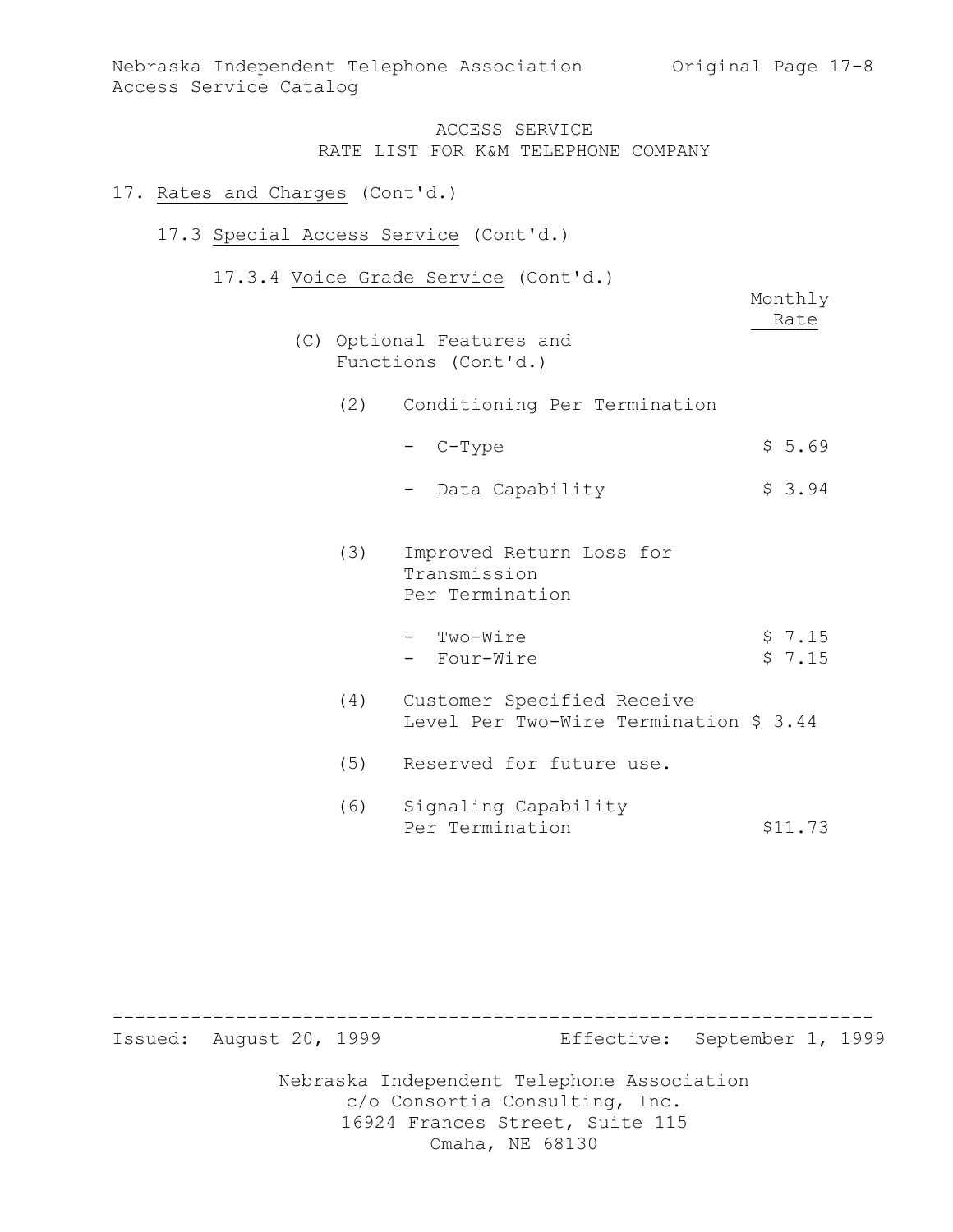| Access Service Catalog                | Nebraska Independent Telephone Association briginal Page 17-9                      |                 |
|---------------------------------------|------------------------------------------------------------------------------------|-----------------|
|                                       | ACCESS SERVICE<br>RATE LIST FOR K&M TELEPHONE COMPANY                              |                 |
| 17. Rates and Charges (Cont'd.)       |                                                                                    |                 |
| 17.3 Special Access Service (Cont'd.) |                                                                                    |                 |
|                                       | 17.3.4 Voice Grade Service (Cont'd.)                                               | Monthly<br>Rate |
|                                       | (C) Optional Features and<br>Functions (Cont'd.)                                   |                 |
| (7)                                   | Selective Signaling Arrangement<br>Per Arrangement                                 | \$6.38          |
| (8)                                   | Transfer Arrangement (key<br>activated or dial-up*)                                |                 |
|                                       | - Per four port arrangement<br>including control channel<br>termination**          | \$3.01          |
|                                       | - Per five port arrangement<br>including control channel<br>termination**          | \$6.85          |
| (9)                                   | Public Packet Switching Network<br>(PPSN) Interface Arrangement<br>Per Arrangement | ICB             |

NOTE: ICB rates and charges shall be filed in 17.3.9.

\*The dial-up option requires the customer to purchase the Controller Arrangement, which is described in NECA TARIFF F.C.C. NO. 5, Section 13.3.4.

\*\*An additional Channel Termination charge will apply whenever a spare channel is configured as a leg to the customer designated premises. Additional channel mileage charges will also apply when the transfer arrangement is not located in the customer designated premises serving wire center.

-------------------------------------------------------------------- Issued: August 20, 1999 Effective: September 1, 1999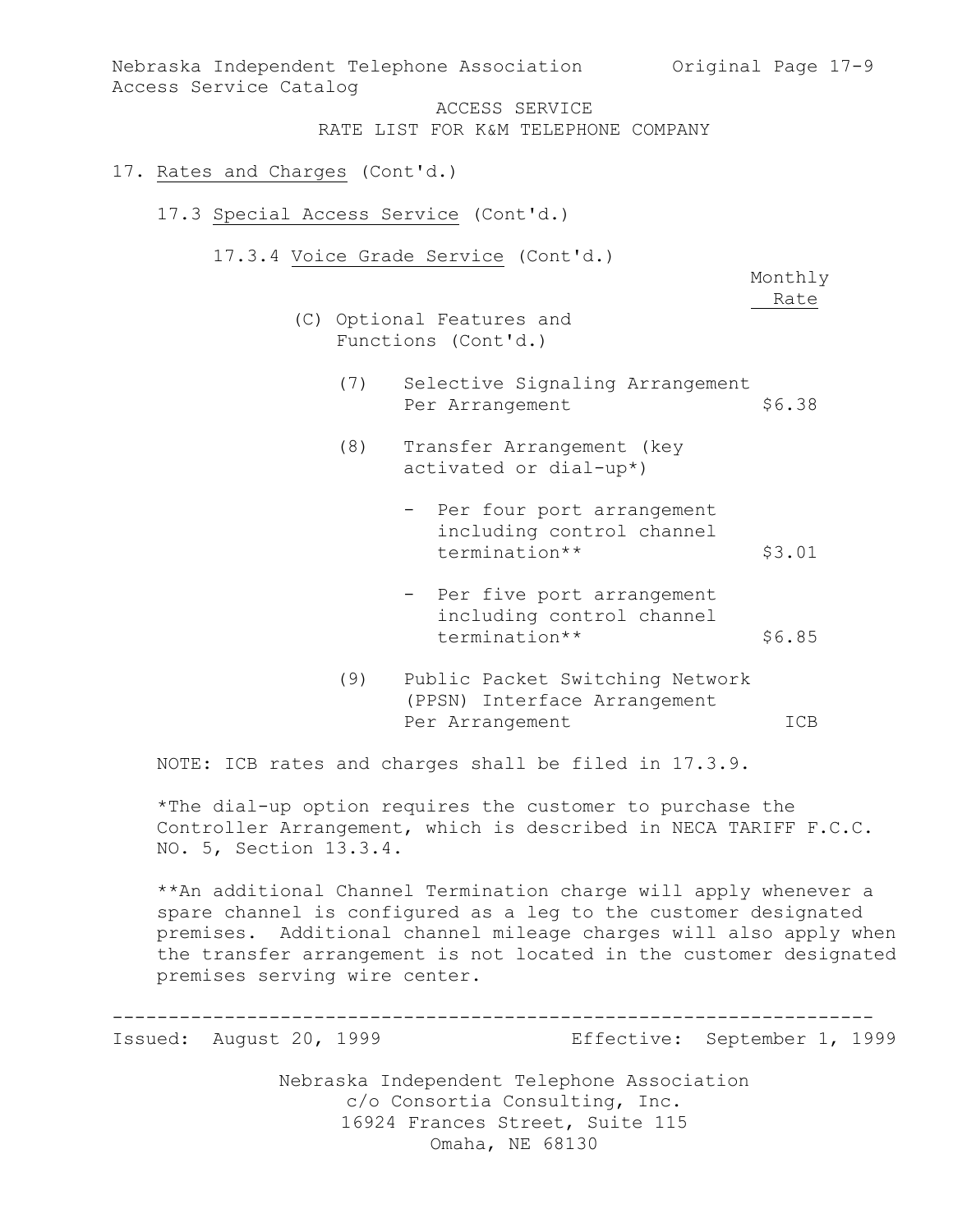Nebraska Independent Telephone Association Original Page 17-10 Access Service Catalog

> ACCESS SERVICE RATE LIST FOR K&M TELEPHONE COMPANY

### 17. Rates and Charges (Cont'd.)

## 17.3 Special Access Service (Cont'd.)

17.3.5 Program Audio Service\*

Regulations concerning Program Audio Service are set forth in Section 7.7 of NECA TARIFF F.C.C. NO. 5.

|                            |     |                                                                                                                                    | Nonrecurring<br>Rate | Monthly                                                            |
|----------------------------|-----|------------------------------------------------------------------------------------------------------------------------------------|----------------------|--------------------------------------------------------------------|
|                            |     | Termination<br>Per Termination                                                                                                     | (A) Channel          |                                                                    |
|                            |     | $-200$ to 3500 Hz<br>$-100$ to 5000 Hz<br>$-50$ to 8000 Hz<br>$-50$ to 15000 Hz                                                    |                      | $$41.60$ $$189.00$<br>44.82 189.00<br>44.82 189.00<br>44.82 189.00 |
|                            |     | (B) Channel Mileage                                                                                                                |                      |                                                                    |
|                            |     | (1) Channel Mileage Facility<br>Per Mile                                                                                           |                      |                                                                    |
|                            |     | $-200$ to 3500 Hz \$ 3.46<br>$-100$ to 5000 Hz 6.91<br>- 50 to 8000 Hz 10.37<br>- 50 to 15000 Hz 13.84                             |                      |                                                                    |
|                            | (2) | Channel Mileage<br>Termination<br>Per Termination                                                                                  |                      |                                                                    |
|                            |     | $-200$ to 3500 Hz $\frac{27}{100}$<br>- 100 to 5000 Hz 62.54<br>- 50 to 8000 Hz 93.81<br>- 50 to 15000 Hz 125.08                   |                      |                                                                    |
| $\star$<br>monthly charge. |     | Daily Rates are 1/10th of the monthly rates, up to a maximum of the                                                                |                      |                                                                    |
| Issued: August 20, 1999    |     |                                                                                                                                    |                      | Effective: September 1, 1999                                       |
|                            |     | Nebraska Independent Telephone Association<br>c/o Consortia Consulting, Inc.<br>16924 Frances Street, Suite 115<br>Omaha, NE 68130 |                      |                                                                    |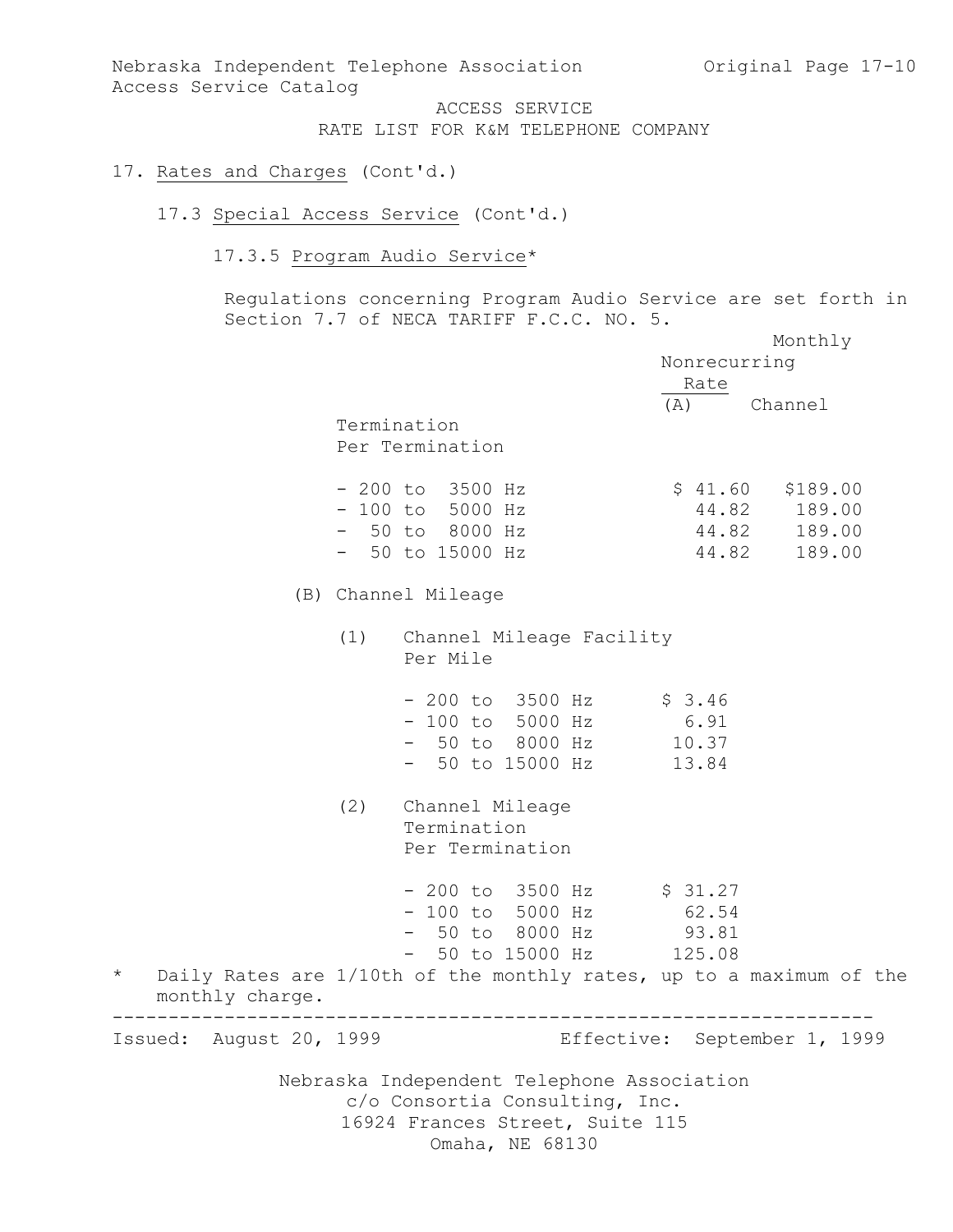Nebraska Independent Telephone Association Original Page 17-11 Access Service Catalog

#### ACCESS SERVICE RATE LIST FOR K&M TELEPHONE COMPANY

#### 17. Rates and Charges (Cont'd.)

#### 17.3 Special Access Service (Cont'd.)

17.3.5 Program Audio Service\* (Cont'd.)

|     |                                              | Monthly<br>Rate |
|-----|----------------------------------------------|-----------------|
|     | (C) Optional Features and Functions          |                 |
| (1) | Bridging, Distribution<br>Amplifier Per Port | \$19.19         |
| (2) | Gain Conditioning<br>Per Service             | \$11.23         |
| (3) | Stereo<br>Per Service                        | \$18.24         |

17.3.6 Reserved for future use.

\* Daily Rates are 1/10th of the monthly rates, up to a maximum of the monthly charge.

Nebraska Independent Telephone Association c/o Consortia Consulting, Inc. 16924 Frances Street, Suite 115 -------------------------------------------------------------------- Issued: August 20, 1999 Effective: September 1, 1999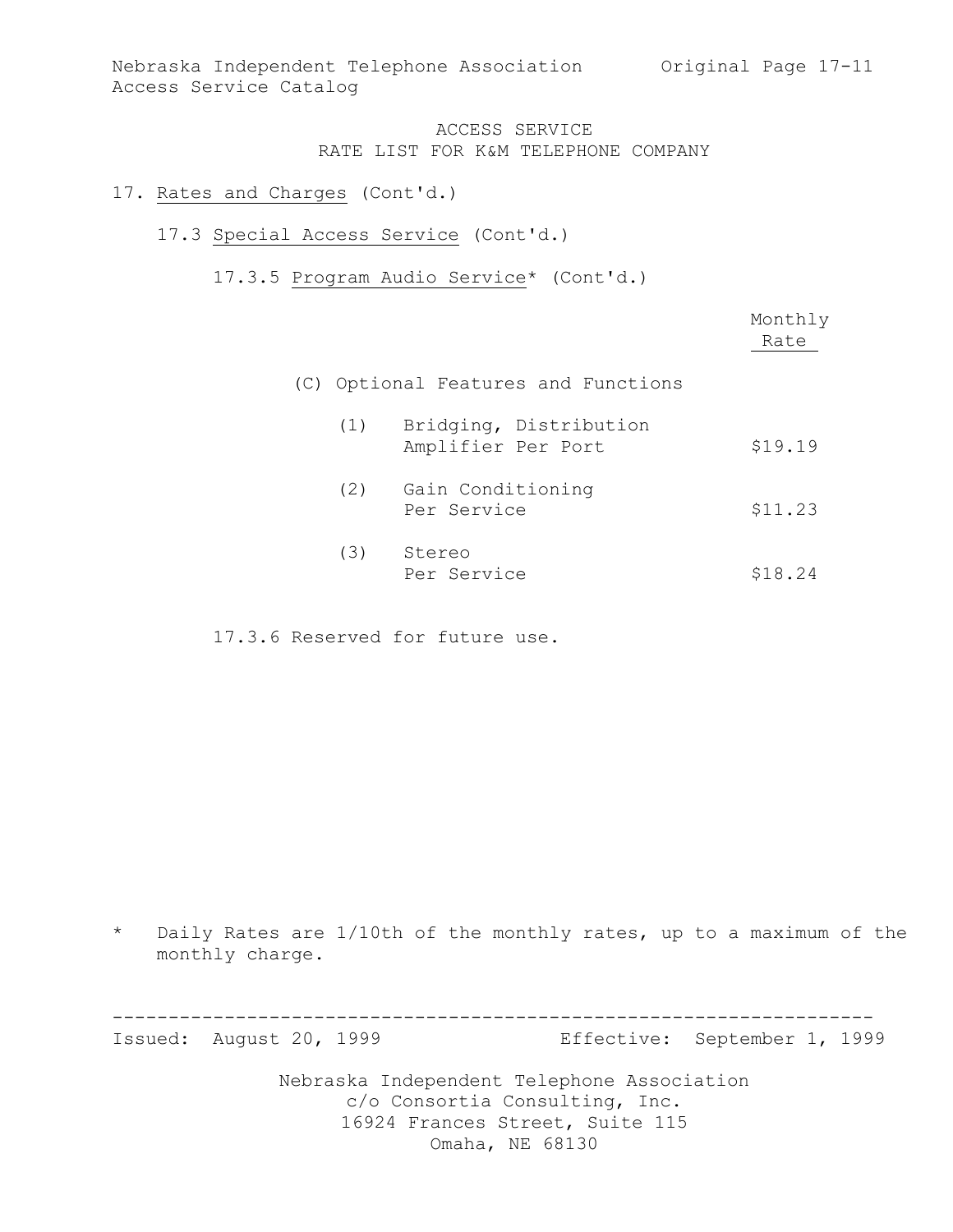Nebraska Independent Telephone Association c/o Consortia Consulting, Inc. 16924 Frances Street, Suite 115 Omaha, NE 68130 Nebraska Independent Telephone Association Original Page 17-12 Access Service Catalog ACCESS SERVICE RATE LIST FOR K&M TELEPHONE COMPANY 17. Rates and Charges (Cont'd.) 17.3 Special Access Service (Cont'd.) 17.3.7 Digital Data Service Regulations concerning Digital Data Service are set forth in NECA TARIFF F.C.C. NO. 5, Section 7.9. Monthly Nonrecurring Charges Rate 1st Ckt. Each Add'l (A) Channel Termination Per Termination - 2.4 kbps \$55.73 \$241.00 \$241.00 - 4.8 kbps 55.73 241.00 241.00 - 9.6 kbps 55.73 241.00 241.00 - 56.0 kbps 55.73 241.00 241.00 - 64.0 kbps 55.73 241.00 241.00 (B) Channel Mileage (1) Channel Mileage Facility Per Mile - 2.4 kbps \$ 3.00 - 4.8 kbps 3.00 - 9.6 kbps 3.00 - 56.0 kbps 6.01 - 64.0 kbps 6.01 (2) Channel Mileage Termination Per Termination - 2.4 kbps \$21.78 - 4.8 kbps 21.78 - 9.6 kbps 21.78 - 56.0 kbps 43.57 - 64.0 kbps 43.57 Monthly (C) Optional Features and Functions Rate (1) Bridging Per Port \$4.75 -------------------------------------------------------------------- Issued: August 20, 1999 Effective: September 1, 1999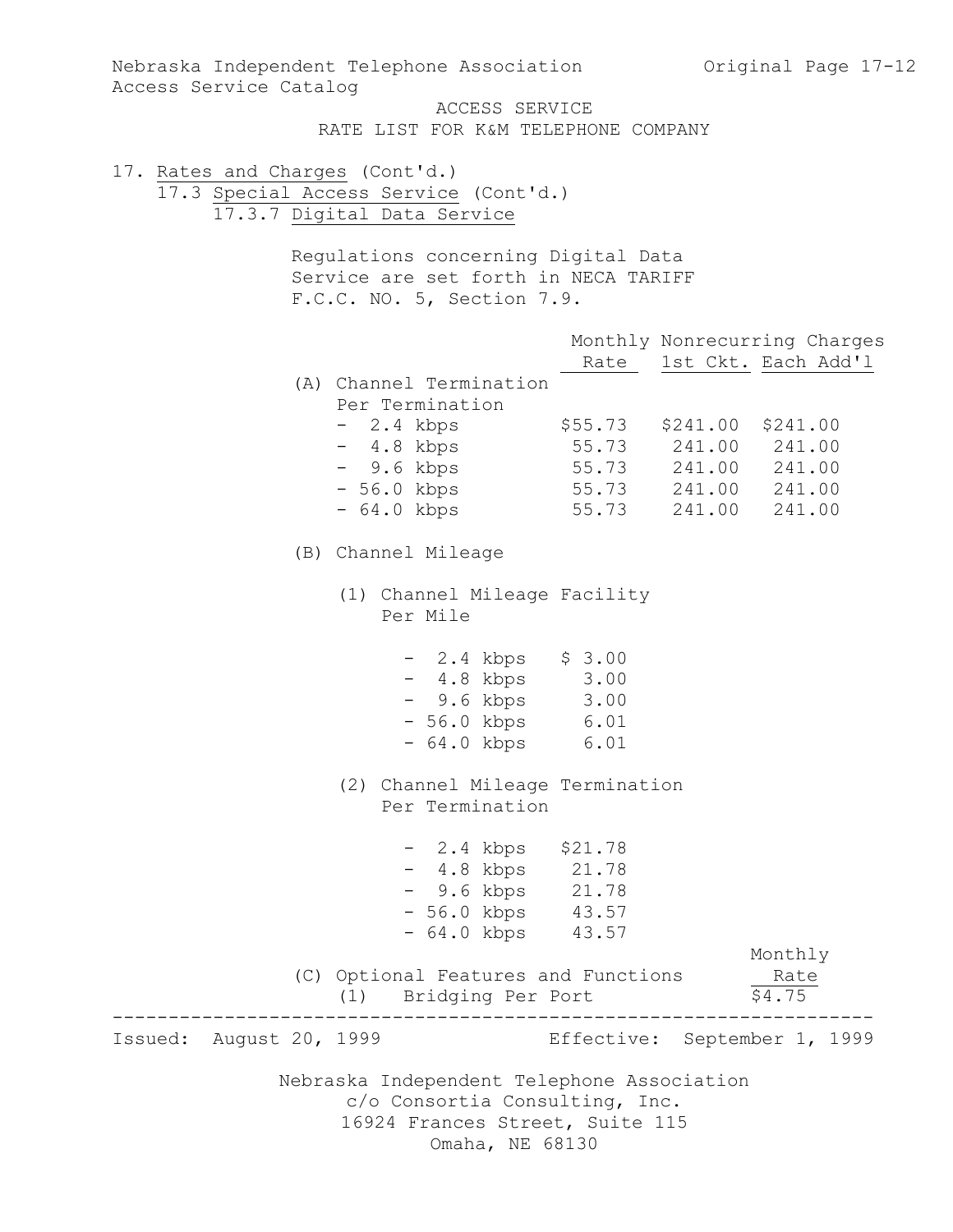Nebraska Independent Telephone Association Original Page 17-13 Access Service Catalog

## ACCESS SERVICE RATE LIST FOR K&M TELEPHONE COMPANY

### 17. Rates and Charges (Cont'd.)

- 17.3 Special Access Service (Cont'd.)
	- 17.3.7 Digital Data Service (Cont'd.)

```
Monthly
```
- (C) Optional Features and Functions Rate (Cont'd.)
	- (2) Loop Transfer Arrangement \$5.97 Per Four Key Arrangement\*
	- (3) Public Packet Switching Network Interface Arrangement
		- Per 9.6 kbps arrangement ICB - Per 56.0 kbps arrangement ICB

| (D) Term Discounts |           |                             | Percentage |
|--------------------|-----------|-----------------------------|------------|
|                    |           | 56.0 and 64.0 Kbps Services |            |
|                    | 36 months |                             | 10%        |
|                    | 60 months |                             | 20.8       |

\* An additional Channel Termination charge will apply whenever a spare channel is configured as a leg to the customer designated premises. Additional Channel Mileage charges will also apply when the transfer arrangement is not located in the customer designated premises serving wire center.

ICB rates and charges are filed in 17.3.9 following.

-------------------------------------------------------------------- Issued: August 20, 1999 Effective: September 1, 1999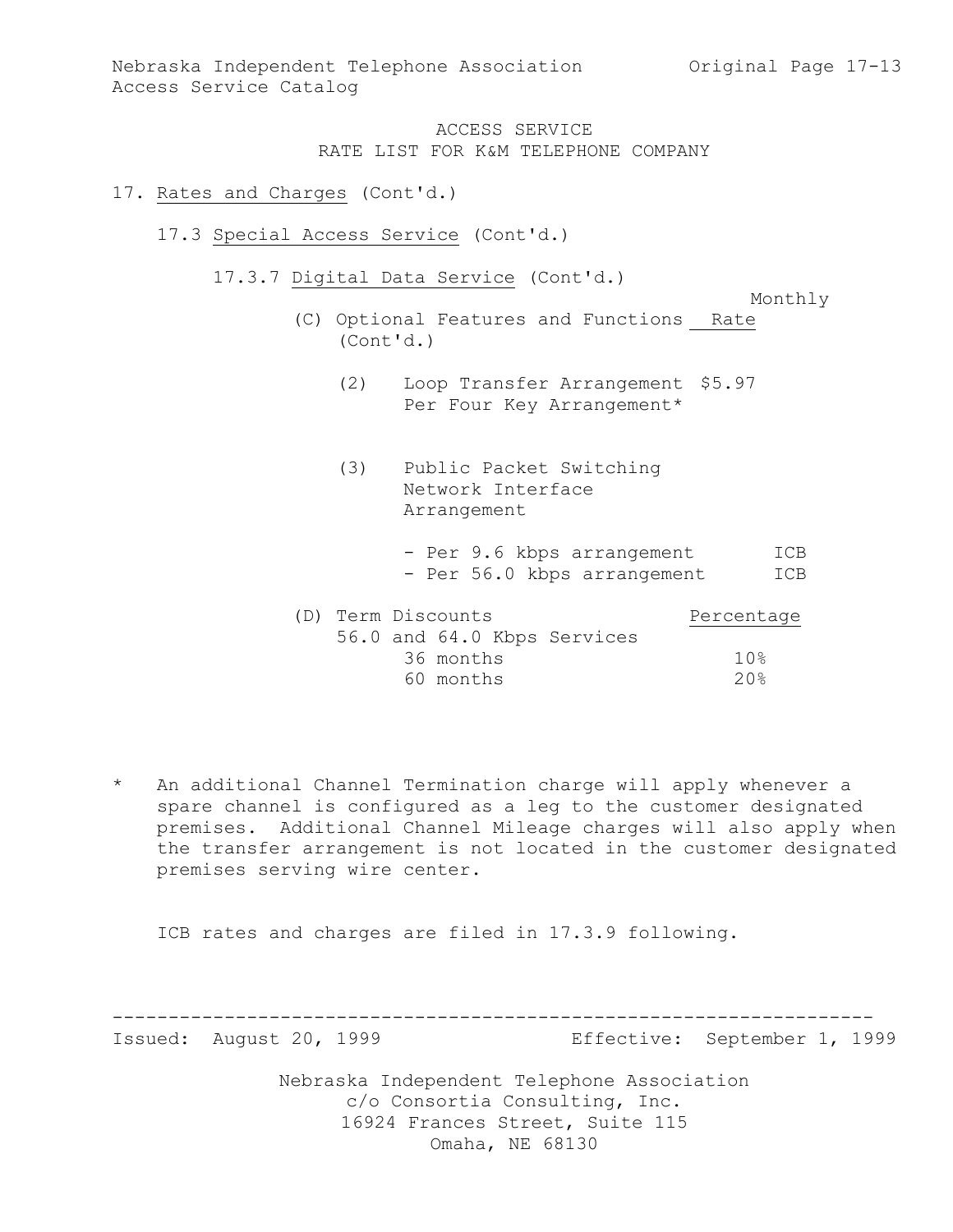| Nebraska Independent Telephone Association bariginal Page 17-14<br>Access Service Catalog                |                                                                                                                 |            |            |                                                          |
|----------------------------------------------------------------------------------------------------------|-----------------------------------------------------------------------------------------------------------------|------------|------------|----------------------------------------------------------|
|                                                                                                          | ACCESS SERVICE<br>RATE LIST FOR K&M TELEPHONE COMPANY                                                           |            |            |                                                          |
| 17. Rates and Charges (Cont'd.)<br>17.3 Special Access Service (Cont'd.)<br>17.3.8 High Capacity Service | Regulations concerning High Capacity<br>Service are set forth in 7.10 of                                        |            |            |                                                          |
|                                                                                                          | NECA TARIFF F.C.C. NO. 5.                                                                                       |            |            | Monthly Nonrecurring Charges<br>Rate 1st Ckt. Each Add'l |
|                                                                                                          | (A) Channel Termination<br>Per Termination                                                                      |            |            |                                                          |
|                                                                                                          | - DS1 1.544 Mbps \$61.52 \$327.00<br>- DS1C 3.152 Mbps<br>- DS2 6.312 Mbps                                      | ICB<br>ICB | ICB<br>ICB | \$327.00<br>ICB<br>ICB                                   |
|                                                                                                          | - Capacity of 1 DS3<br>44.736 Mbps Interface<br>Per DS3 Channel<br>Installed                                    | ICB        | ICB        | ICB                                                      |
|                                                                                                          | - Capacity of 3 DS3<br>44.736 Mbps Interface<br>Per DS3 Channel<br>Installed                                    | ICB        | ICB        | ICB                                                      |
|                                                                                                          | - Capacity of 6 DS3<br>44.736 Mbps Interface<br>Per DS3 Channel<br>Installed                                    | ICB        | ICB        | ICB                                                      |
|                                                                                                          | - Capacity of 12 DS3 ICB<br>44.736 Mbps Interface<br>Per DS3 Channel<br>Installed                               |            | ICB        | ICB                                                      |
| ICB rates and charges are filed in 17.3.9 following.                                                     | - DS4 274.176 Mbps ICB                                                                                          |            | ICB        | ICB                                                      |
| Issued: August 20, 1999                                                                                  |                                                                                                                 |            |            | Effective: September 1, 1999                             |
|                                                                                                          | Nebraska Independent Telephone Association<br>c/o Consortia Consulting, Inc.<br>16924 Frances Street, Suite 115 |            |            |                                                          |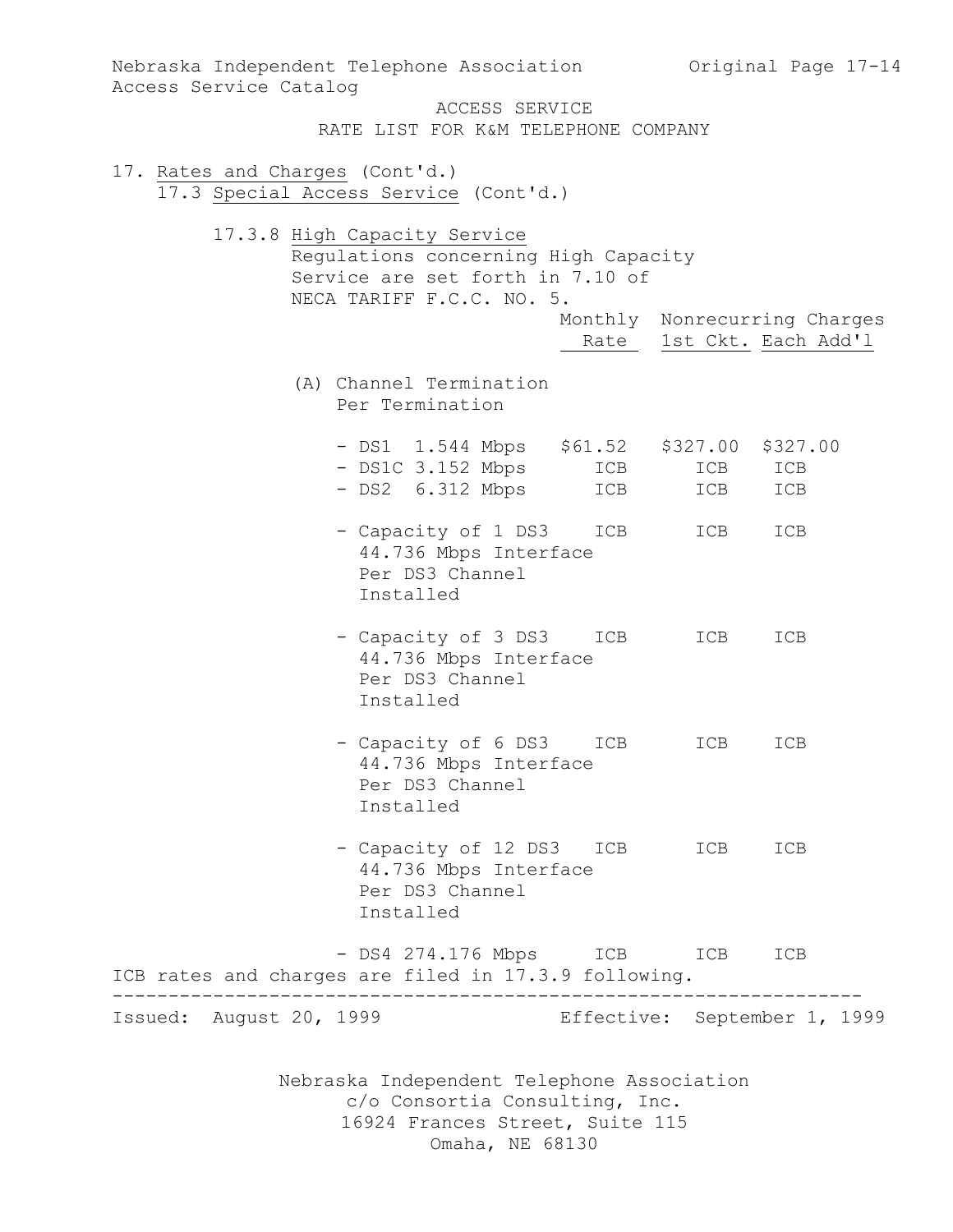Nebraska Independent Telephone Association c/o Consortia Consulting, Inc. 16924 Frances Street, Suite 115 Nebraska Independent Telephone Association Original Page 17-15 Access Service Catalog ACCESS SERVICE RATE LIST FOR K&M TELEPHONE COMPANY 17. Rates and Charges (Cont'd.) 17.3 Special Access Service (Cont'd.) 17.3.8 High Capacity Service (Cont'd.) (B) Channel Mileage Monthly (1) Channel Mileage Facility Rate Per Mile - 1.544 Mbps 66.06 - 3.152 Mbps ICB - 6.312 Mbps ICB - 44.736 Mbps ICB  $- 274.176 \text{ Mbps}$  ICB (2) Channel Mileage Termination Per Termination - 1.544 Mbps 319.10 - 3.152 Mbps ICB - 6.312 Mbps ICB - 44.736 Mbps ICB - 274.176 Mbps ICB (C) Term Discounts Percentage DS1 and DS3 Services 36 months 10% 60 months 20% (D) Optional Features and Functions Monthly Rate (1) Multiplexing, per arrangement DS4 to DS1 ICB DS3 to DS1 ICB DS2 to DS1 ICB<br>
DS1C to DS1 ICB DS1C to DS1 DS1 to Voice \*\* \$196.53 \*\* A channel of this DS1 to the Hub can be used for Digital Data Service. -------------------------------------------------------------------- Issued: August 20, 1999 Effective: September 1, 1999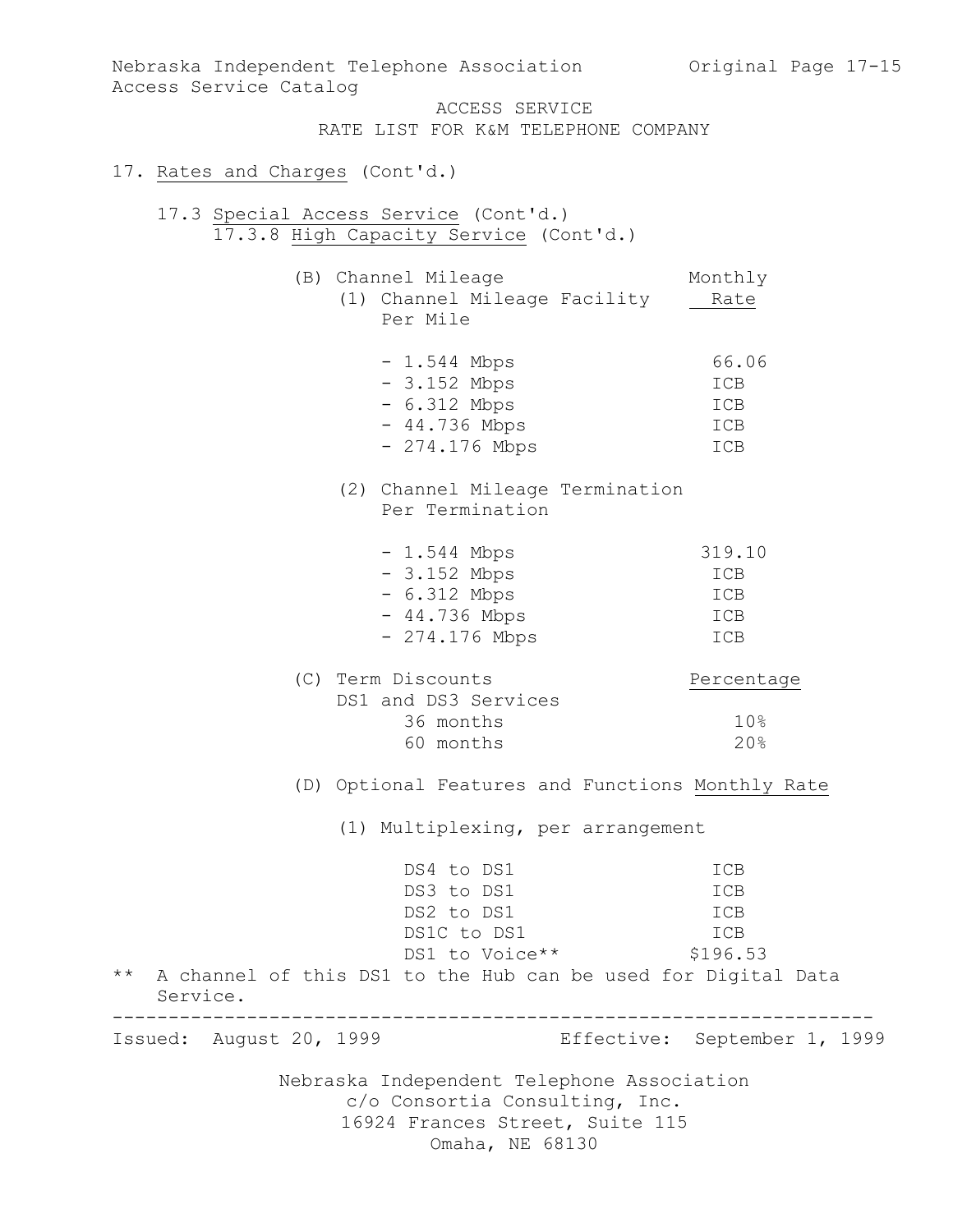Nebraska Independent Telephone Association c/o Consortia Consulting, Inc. 16924 Frances Street, Suite 115 Omaha, NE 68130 Nebraska Independent Telephone Association Original Page 17-16 Access Service Catalog ACCESS SERVICE RATE LIST FOR K&M TELEPHONE COMPANY 17. Rates and Charges (Cont'd.) 17.3 Special Access Service (Cont'd.) 17.3.8 High Capacity Service (Cont'd.) (D) Optional Features and Functions Monthly Rate (Cont'd.) (1) Multiplexing, per arrangement (Cont'd.) DS1 to DS0 \$198.38 DS0 to Subrates -Up to 20 2.4 kbps services 301.92 -Up to 10 4.8 kbps services 185.32 -Up to 5 9.6 kbps services 161.92 (2) Automatic Loop Transfer Per Arrangement\* \$389.24 (3) Transfer Arrangement (key activated or dial-up\*\*) Per four port arrangement including control channel termination\*\*\* \$165.42 (E) Reserved for future use. (F) Clear Channel Capability - Per 1.544 Mbps transmission path None \* An additional Channel Termination charge will apply whenever the spare line is provided as a leg to the customer designated premises (CDP). \*\* The dial-up option requires the customer to purchase the Controller Arrangement from 13.3.4, as described in NECA TARIFF F.C.C. NO. 5. \*\*\* An additional Channel Termination charge will apply whenever a spare channel is configured as a leg to the CDP. Additional channel mileage charges will also apply when the transfer arrangement is not located in the CDP serving wire center. -------------------------------------------------------------------- Issued: August 20, 1999 Effective: September 1, 1999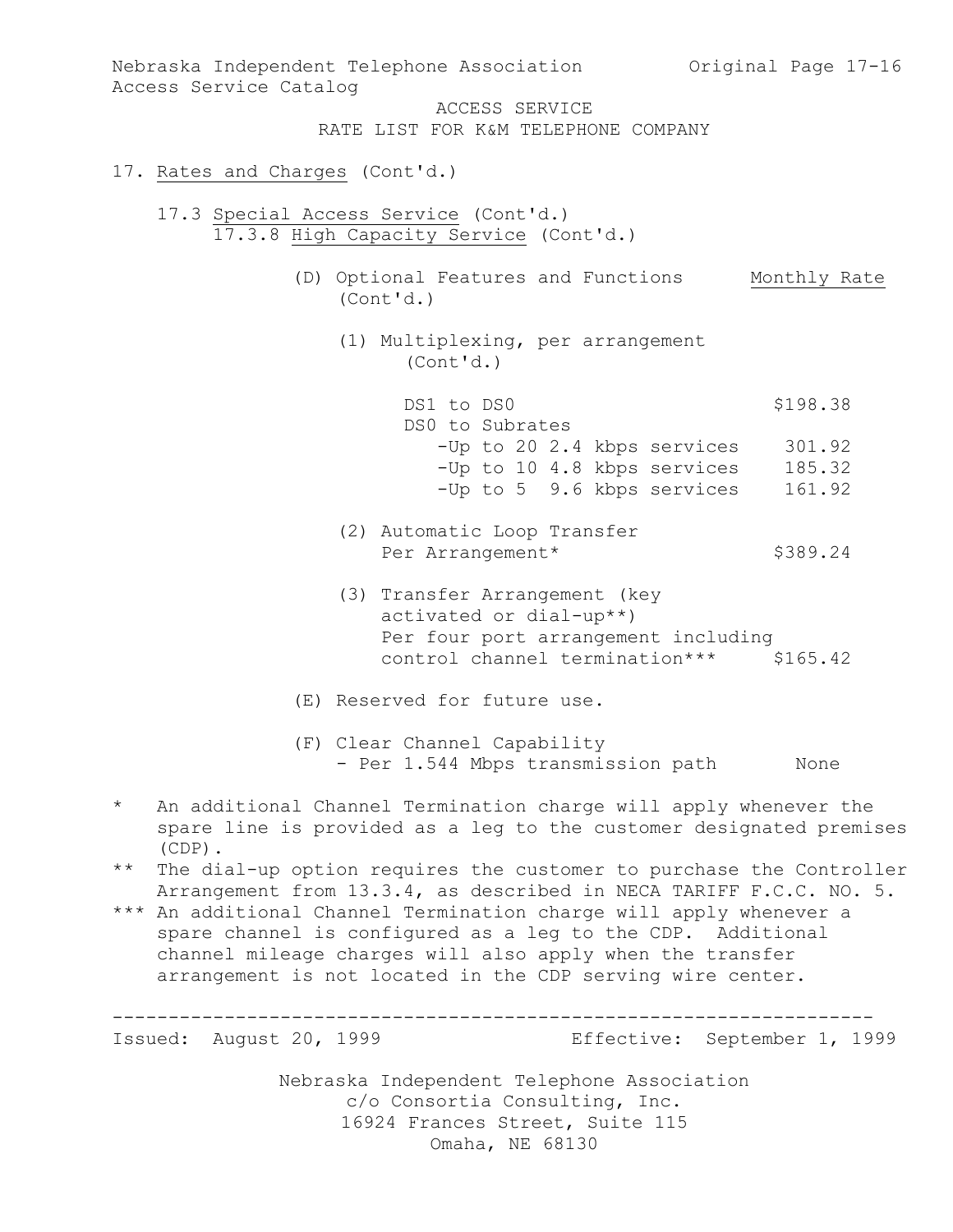Nebraska Independent Telephone Association Original Page 17-17 Access Service Catalog

### ACCESS SERVICE RATE LIST FOR K&M TELEPHONE COMPANY

#### 17. Rates and Charges (Cont'd.)

#### 17.3 Special Access Service (Cont'd.)

# 17.3.9 Individual Case Filings

Reserved for future use.

Nebraska Independent Telephone Association ---------------------------------------------------------------------- Issued: August 20, 1999 Effective: September 1, 1999

c/o Consortia Consulting, Inc. 16924 Frances Street, Suite 115 Omaha, NE 68130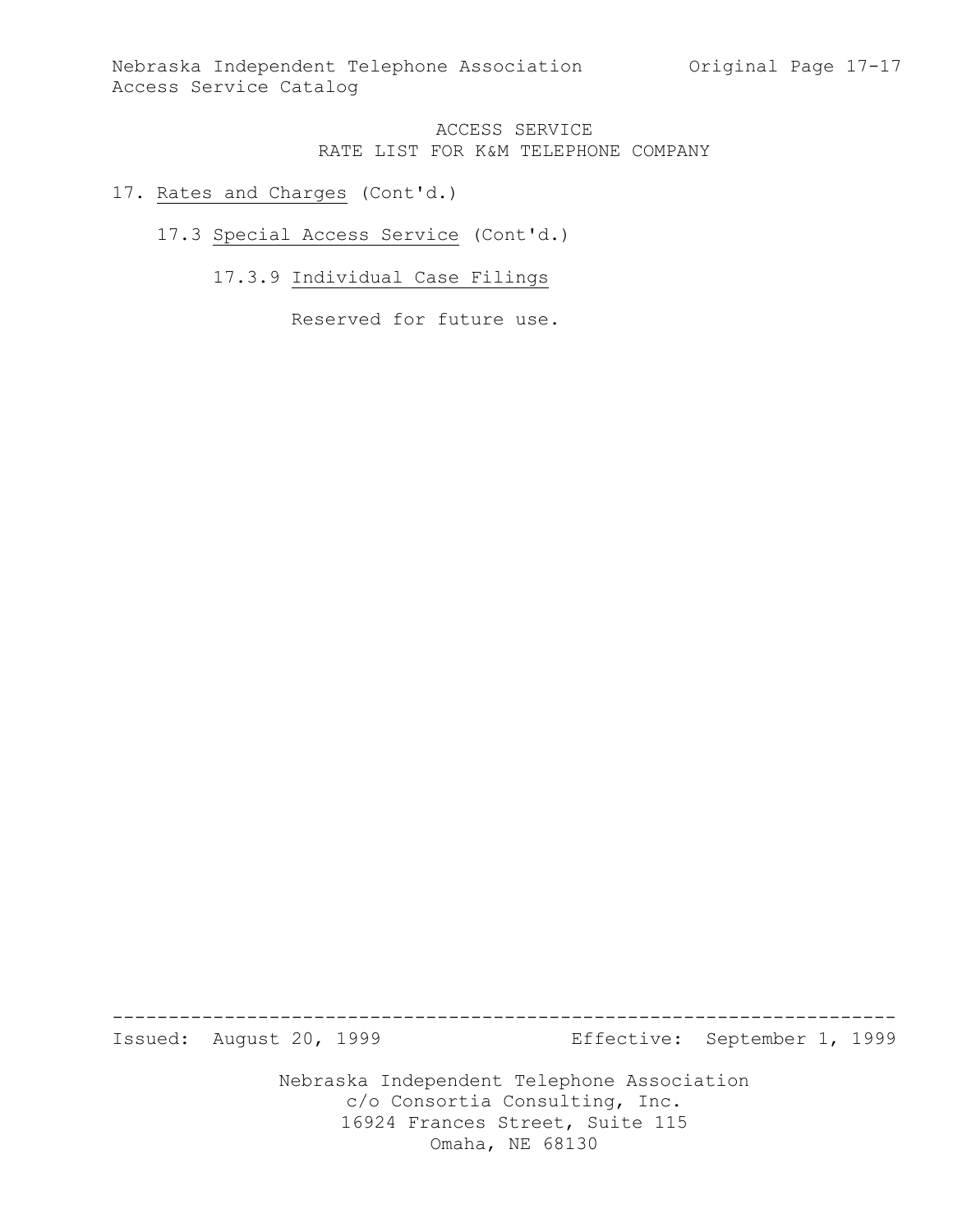#### 17. Rates and Charges (Cont'd.)

- 17.3 Special Access Service (Cont'd.)
	- 17.3.10 Optional Rate Plan Availability

The Term Discount Plan, as described in Section 7.2.8, is available where billing capability exists.

17.3.11 Reserved for future use.

--------------------------------------------------------------------

Issued: August 20, 1999 Effective: September 1, 1999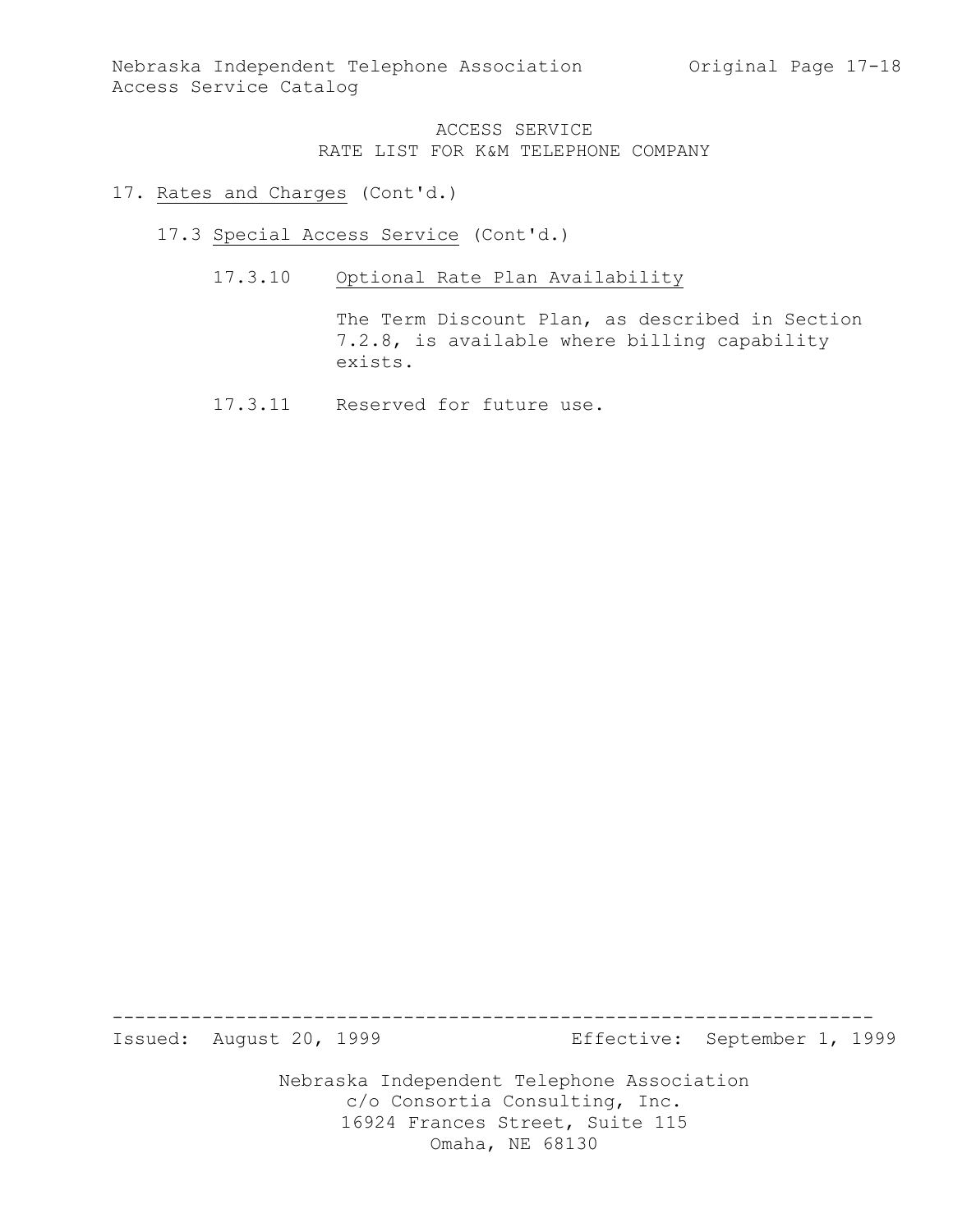| Access Service Catalog                                 | Nebraska Independent Telephone Association balge original Page 17-19                                                                                                                                    |                                       |
|--------------------------------------------------------|---------------------------------------------------------------------------------------------------------------------------------------------------------------------------------------------------------|---------------------------------------|
|                                                        | ACCESS SERVICE<br>RATE LIST FOR K&M TELEPHONE COMPANY                                                                                                                                                   |                                       |
| 17. Rates and Charges (Cont'd.)<br>17.4 Other Services |                                                                                                                                                                                                         |                                       |
|                                                        | 17.4.1 Access OrderingCharge                                                                                                                                                                            |                                       |
|                                                        | (A) Access Order Charge<br>Per Order                                                                                                                                                                    | \$104.00                              |
|                                                        | (B) Service Date Change Charge                                                                                                                                                                          |                                       |
|                                                        | A Service Date Change Charge will<br>apply, on a per order per occurrence<br>basis, for each service date changed.<br>The Access Order Charge as specified<br>in 17.4.1(A) preceding does not<br>apply. |                                       |
|                                                        | -Service Date Change Charge<br>Per Order                                                                                                                                                                | \$34.00                               |
|                                                        | (C) Design Change Charge                                                                                                                                                                                |                                       |
|                                                        | The Design Change Charge will apply<br>on a per order per occurrence basis,<br>for each order requiring design<br>change.                                                                               |                                       |
|                                                        | -Design Change Charge<br>Per Order                                                                                                                                                                      | \$34.00                               |
|                                                        | (D) Miscellaneous Service Order Charge                                                                                                                                                                  |                                       |
|                                                        | Per Occurrence                                                                                                                                                                                          | \$34.00                               |
|                                                        | 17.4.2 Additional Engineering<br>Additional Engineering Periods                                                                                                                                         | Each Half Hour or<br>Fraction Thereof |
|                                                        | (A) Basic Time per engineer,<br>normally scheduled working hours \$19.91                                                                                                                                |                                       |
| Issued: August 20, 1999                                |                                                                                                                                                                                                         | Effective: September 1, 1999          |
|                                                        | Nebraska Independent Telephone Association<br>c/o Consortia Consulting, Inc.<br>16924 Frances Street, Suite 115<br>Omaha, NE 68130                                                                      |                                       |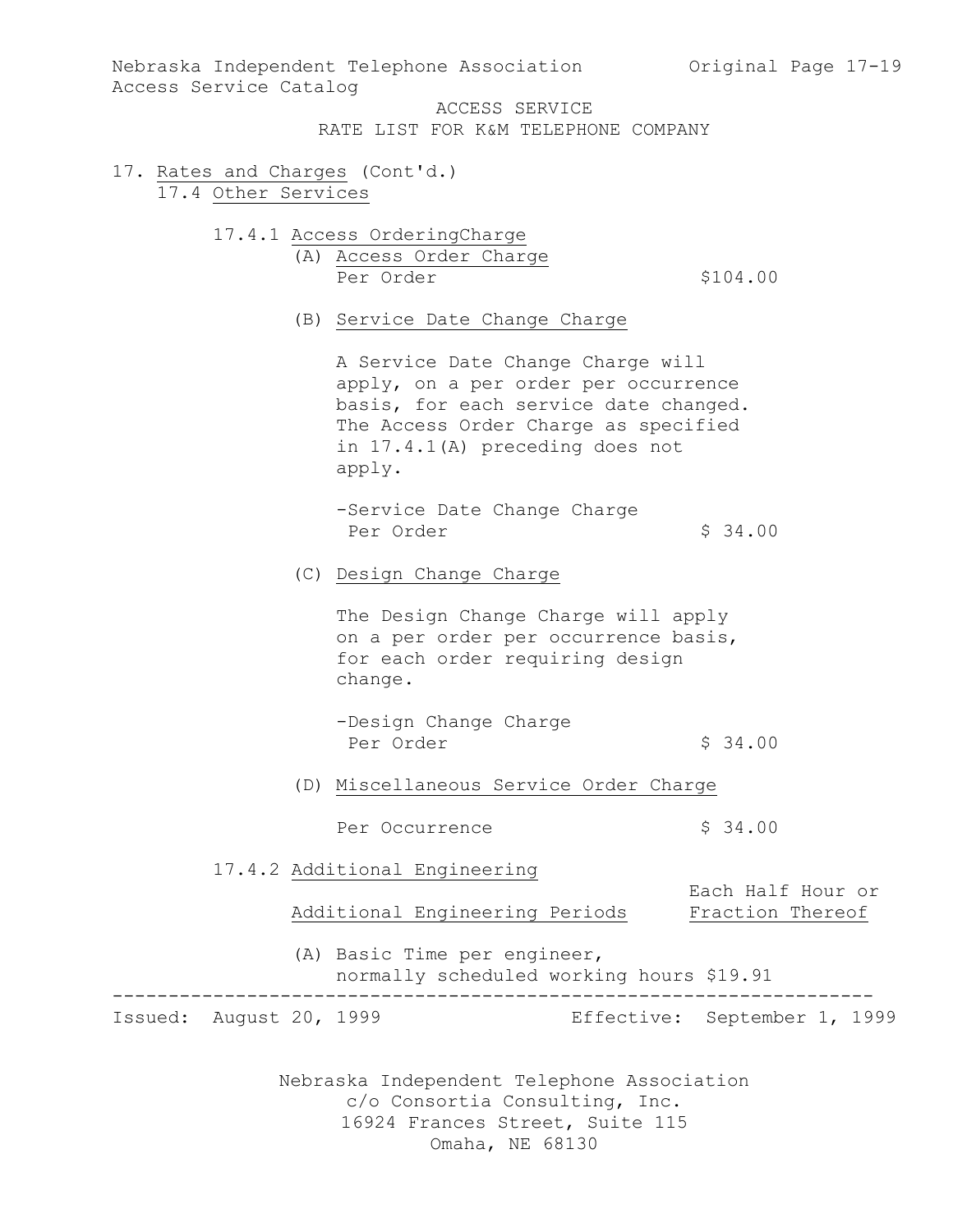Nebraska Independent Telephone Association c/o Consortia Consulting, Inc. 16924 Frances Street, Suite 115 Nebraska Independent Telephone Association (Original Page 17-20) Access Service Catalog ACCESS SERVICE RATE LIST FOR K&M TELEPHONE COMPANY 17. Rates and Charges (Cont'd.) 17.4 Other Services (Cont'd.) 17.4.2 Additional Engineering (Cont'd.) Each Half Hour or Additional Engineering Periods Fraction Thereof (Cont'd.) (B) Overtime per engineer, outside of normally scheduled working hours \$29.86 (C) Premium Time, outside of scheduled work day, per engineer \$39.82 17.4.3 Additional Labor Additional Labor Periods (A) Installation or Repair - Overtime, outside of normally scheduled working hours on a scheduled workday Per Technician\* \$28.12 - Premium Time, outside of scheduled work day Per Technician\* \$37.49 (B) Stand by - Basic time, normally scheduled working hours Per Technician \$18.93 - Overtime, outside of normally scheduled working hours on a scheduled work day Per Technician\* \$28.39 \* A call out of a Telephone Company employee at a time not consecutive with the employee's scheduled work period is subject to a minimum charge of four hours. -------------------------------------------------------------------- Issued: August 20, 1999 Effective: September 1, 1999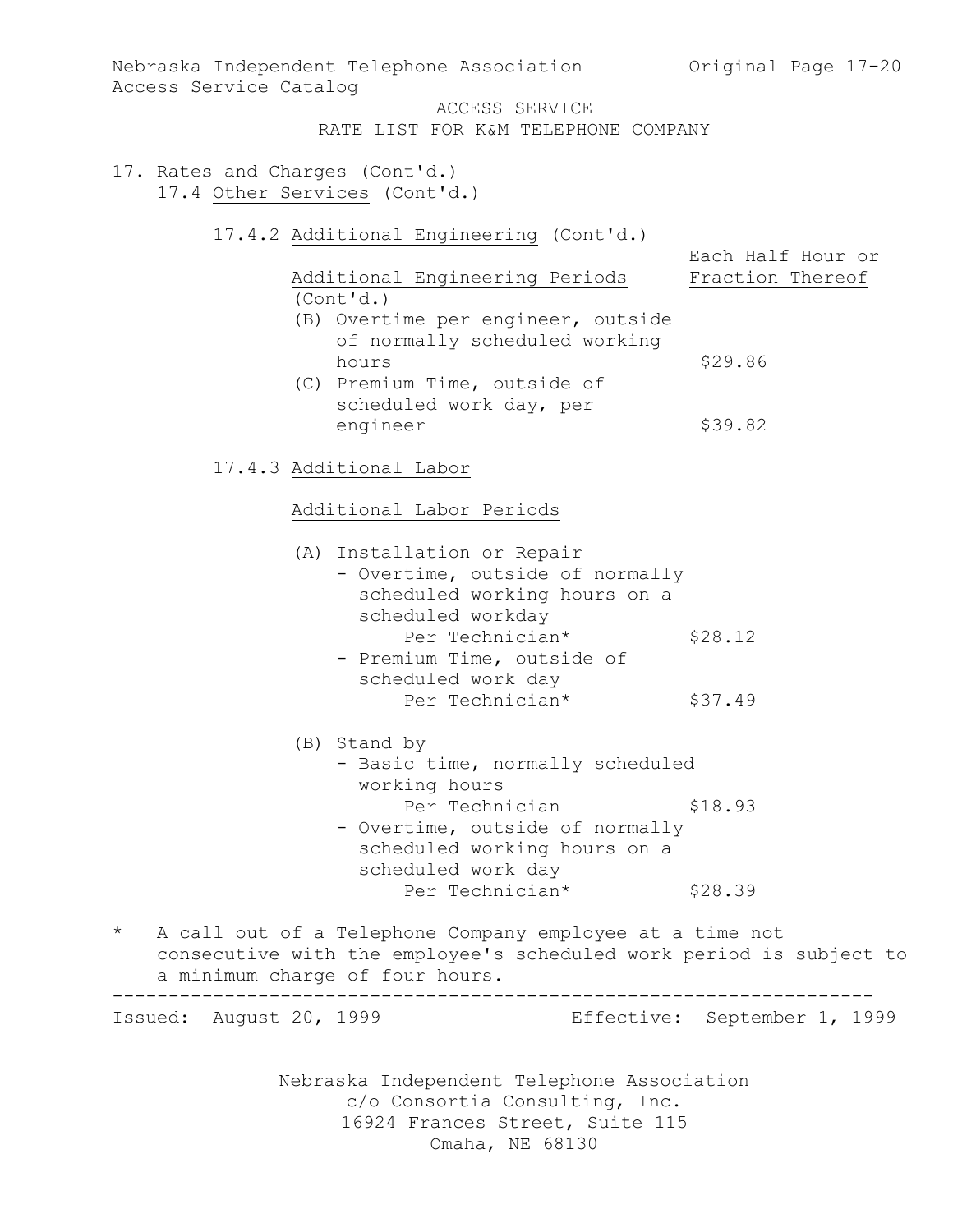| Nebraska Independent Telephone Association<br>Access Service Catalog                                                                                                           | Original Page 17-21                                                                        |  |  |  |
|--------------------------------------------------------------------------------------------------------------------------------------------------------------------------------|--------------------------------------------------------------------------------------------|--|--|--|
| ACCESS SERVICE<br>RATE LIST FOR K&M TELEPHONE COMPANY                                                                                                                          |                                                                                            |  |  |  |
| 17. Rates and Charges (Cont'd.)<br>17.4 Other Services (Cont'd.)                                                                                                               |                                                                                            |  |  |  |
| 17.4.3 Additional Labor (Cont'd.)                                                                                                                                              |                                                                                            |  |  |  |
| Additional Labor Periods (Cont'd.) Fraction Thereof                                                                                                                            | Each Half Hour or                                                                          |  |  |  |
| (B) Stand by (Cont'd.)<br>- Premium Time, outside of<br>scheduled work day                                                                                                     |                                                                                            |  |  |  |
| Per Technician*                                                                                                                                                                | \$37.85                                                                                    |  |  |  |
|                                                                                                                                                                                | Each Half Hour or<br>Fraction Thereof                                                      |  |  |  |
|                                                                                                                                                                                | Central<br>Office<br>Installation<br>Main-<br>and Repair<br>tenance<br>Technician<br>Tech. |  |  |  |
| (C) Testing and Maintenance with<br>other Telephone Companies, or<br>Other Labor<br>- Basic Time per technician,<br>normally scheduled working                                 |                                                                                            |  |  |  |
| hours<br>- Overtime per technician<br>outside of normally<br>scheduled working hours on                                                                                        | \$18.75<br>\$19.67                                                                         |  |  |  |
| a work day*<br>- Premium Time per technician,<br>outside of scheduled work                                                                                                     | \$28.12<br>\$29.50                                                                         |  |  |  |
| $day*$                                                                                                                                                                         | \$37.49<br>\$39.33                                                                         |  |  |  |
| $^\star$<br>A call out of a Telephone Company employee at a time not<br>consecutive with the employee's scheduled work period is subject to<br>a minimum charge of four hours. |                                                                                            |  |  |  |
| Issued: August 20, 1999                                                                                                                                                        | Effective: September 1, 1999                                                               |  |  |  |
| Nebraska Independent Telephone Association<br>c/o Consortia Consulting, Inc.<br>16924 Frances Street, Suite 115                                                                |                                                                                            |  |  |  |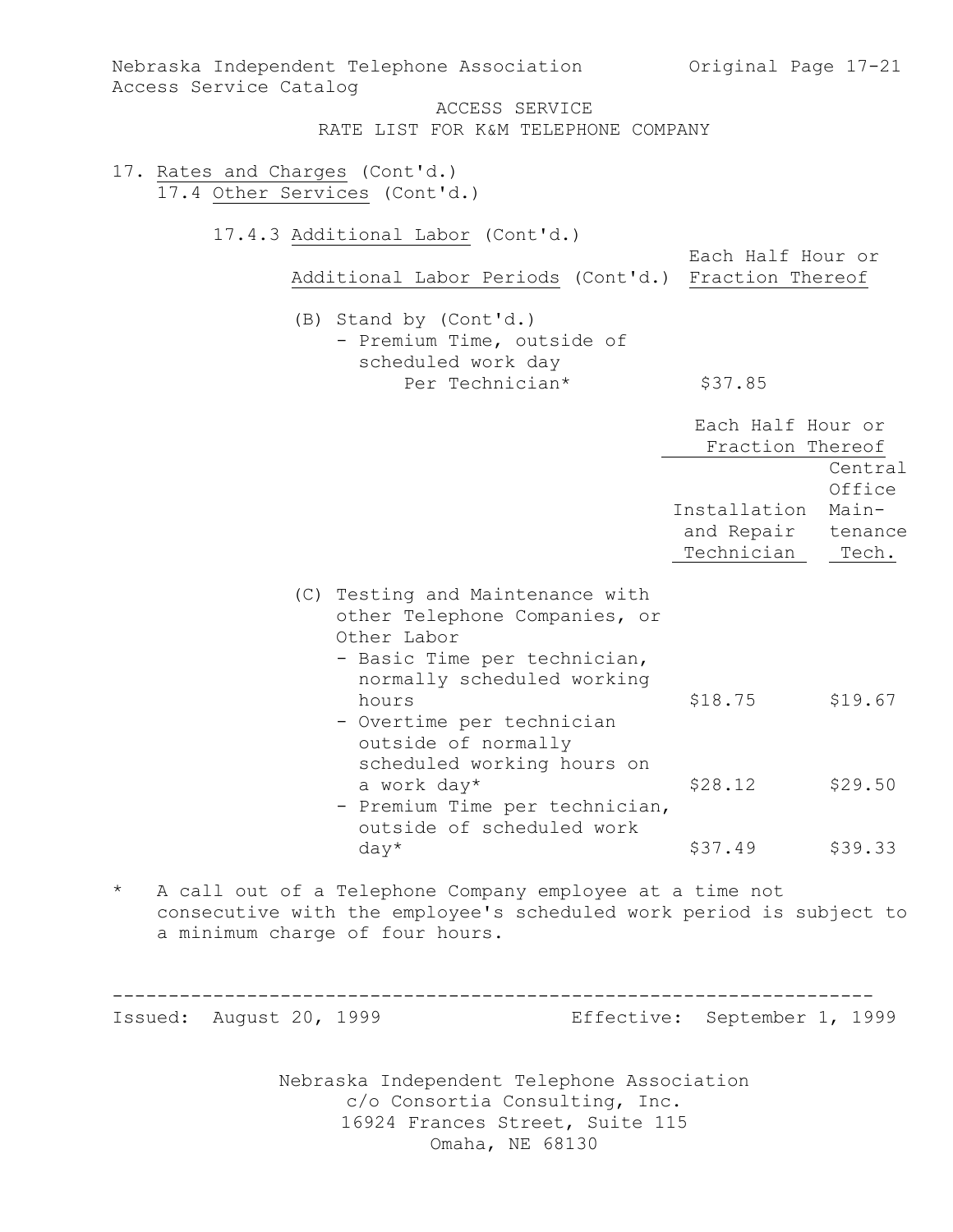Nebraska Independent Telephone Association (Original Page 17-22) Access Service Catalog

> ACCESS SERVICE RATE LIST FOR K&M TELEPHONE COMPANY

- 17. Rates and Charges (Cont'd.) 17.4 Other Services (Cont'd.)
	- 17.4.4 Miscellaneous Services

(A) Additional Cooperative Acceptance Testing-Switched Access

Testing Periods **Fraction** Thereof Basic Time, Overtime\* and Premium Time\* See the rates

Each Half Hour or

for Additional Labor as set forth in 17.4.3(C)preceding.

(B) Additional Automatic Testing - Switched Access

| Additional Tests To First<br>Point of Switching | Per Test Per<br>Transmission Path |
|-------------------------------------------------|-----------------------------------|
| Gain-Slope Tests                                | \$2.89                            |
| C-Notched Noise Tests                           | \$2.89                            |
| $1004$ Hz Loss**                                | \$2.89                            |
| C-Message Noise**                               | \$2.89                            |
| Balance (return loss) **                        | \$2.89                            |

- \* A call out of a Telephone Company employee at a time not consecutive with the employee's scheduled work period is subject to a minimum charge of four hours.
- \*\* The 1004 Hz, C-Message Noise and Balance tests are non-chargeable routine tests; however, they may be requested on an as needed or more than routine scheduled basis, in which cases the charges herein apply. See NECA TARIFF F.C.C. NO. 5, 13.3.1(A)(2).

--------------------------------------------------------------------

Issued: August 20, 1999 Effective: September 1, 1999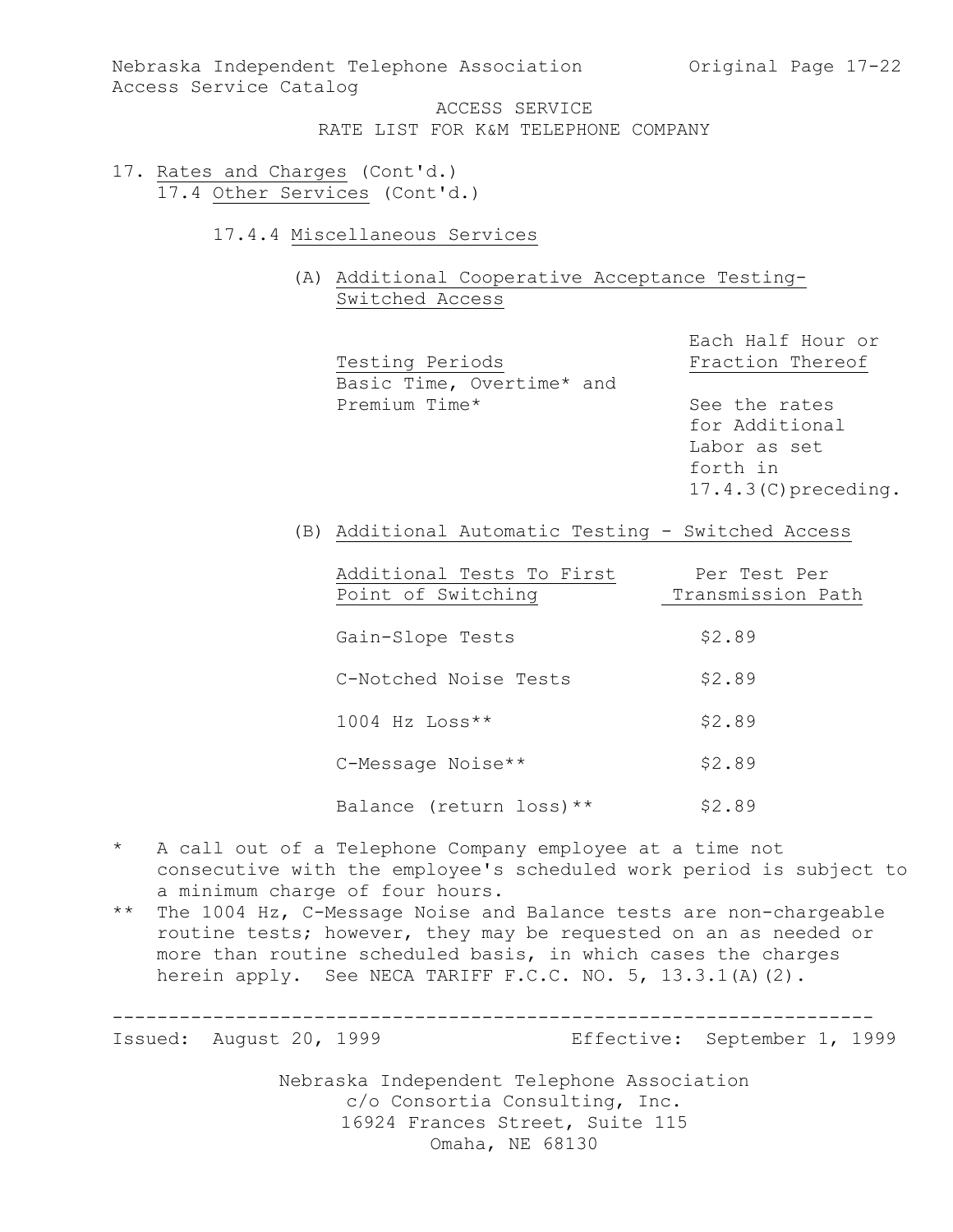Nebraska Independent Telephone Association (Original Page 17-23) Access Service Catalog

> ACCESS SERVICE RATE LIST FOR K&M TELEPHONE COMPANY

## 17. Rates and Charges (Cont'd.)

17.4 Other Services (Cont'd.) 17.4.4 Miscellaneous Services (Cont'd.)

(C) Additional Manual Testing - Switched Access

Additional Tests To First Point of Switching

|                         | Gain-Slope, C-Notched Noise<br>and any other agreed to<br>tests<br>Per Technician                                                                                | Each Half Hour Or<br>Fraction Thereof<br>See the rates<br>for Additional<br>Labor, as set<br>forth in<br>17.4.3(C)<br>preceding. |
|-------------------------|------------------------------------------------------------------------------------------------------------------------------------------------------------------|----------------------------------------------------------------------------------------------------------------------------------|
|                         | (D) Additional Cooperative Acceptance Testing -<br>Special Access                                                                                                | Each Half Hour Or                                                                                                                |
|                         | Testing Periods<br>Basic Time, Overtime*<br>and Premium Time*                                                                                                    | Fraction Thereof<br>See the rates<br>for Additional<br>Labor as set<br>forth in<br>17.4.3(C)<br>preceding.                       |
|                         | (E) Additional Manual Testing -<br>Special Access                                                                                                                |                                                                                                                                  |
|                         | Testing Periods<br>Basic Time, Overtime*<br>and Premium Time*                                                                                                    | Each Half Hour Or<br>Fraction Thereof<br>See the rates<br>for Additional<br>Labor as set<br>forth in<br>17.4.3(C)<br>preceding.  |
|                         | *A call out of a Telephone Company employee at a time not consecutive with the<br>employee's scheduled work period is subject to a minimum charge of four hours. |                                                                                                                                  |
| Issued: August 20, 1999 | Effective:<br>Nebraska Independent Telephone Association<br>c/o Consortia Consulting, Inc.<br>16924 Frances Street, Suite 115<br>Omaha, NE 68130                 | September 1, 1999                                                                                                                |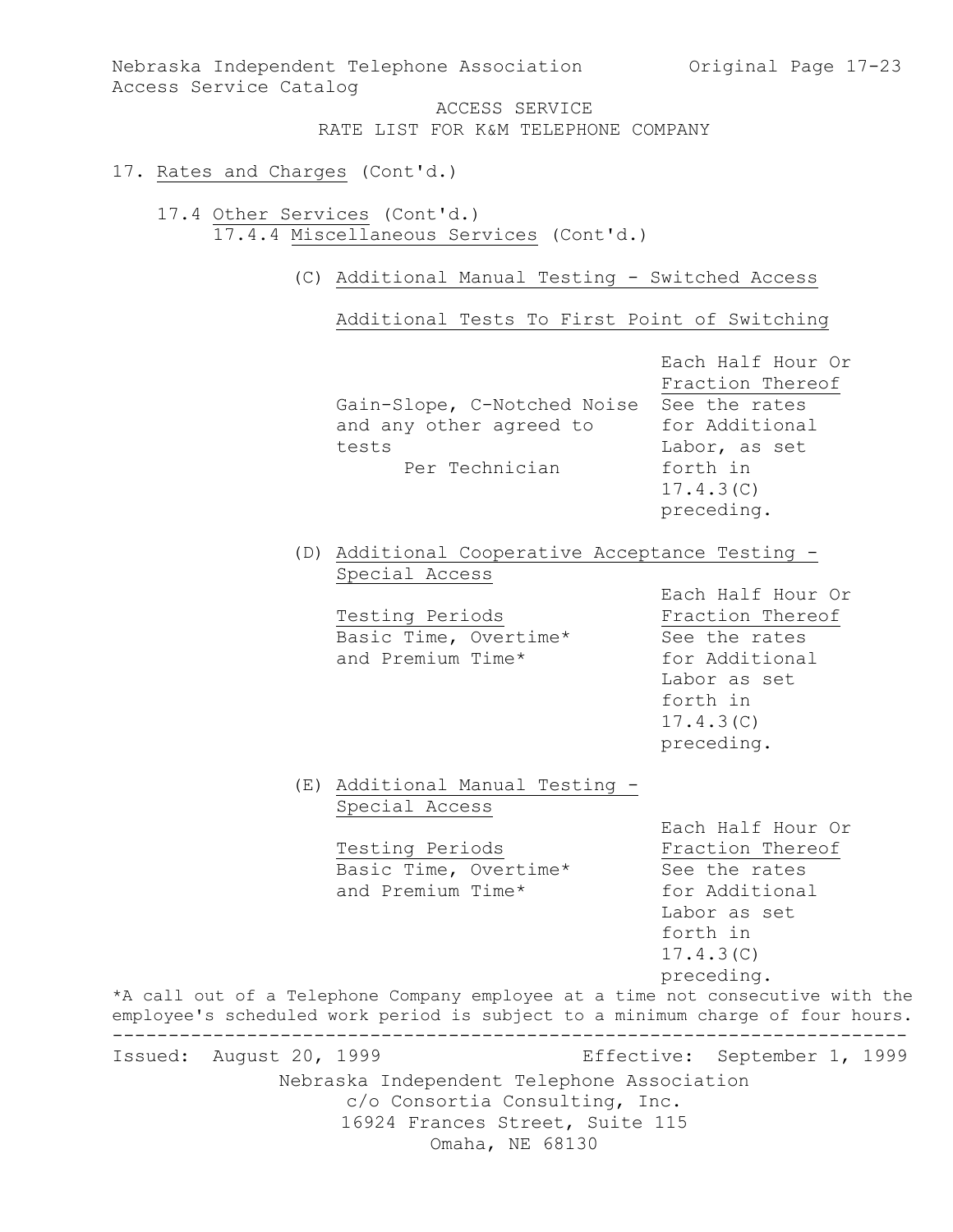### 17. Rates and Charges (Cont'd.)

17.4 Other Services (Cont'd.)

#### 17.4.4 Miscellaneous Services (Cont'd.)

#### (F) Maintenance of Service

|     | Maintenance of<br>Service Periods          | Each Half Hour<br>Or Fraction<br>Thereof                                               |
|-----|--------------------------------------------|----------------------------------------------------------------------------------------|
|     | Basic Time, Overtime*<br>and Premium Time* | See the rates<br>for Additional<br>Labor as set<br>forth in<br>17.4.3(C)<br>preceding. |
| (G) | Reserved for future use.                   |                                                                                        |

(H) Reserved for future use.

(I) Reserved for future use.

\* A call out of a Telephone Company employee at a time not consecutive with the employee's scheduled work period is subject to a minimum charge of four hours.

Nebraska Independent Telephone Association c/o Consortia Consulting, Inc. 16924 Frances Street, Suite 115 ----------------------------------------------------------------------- Issued: August 20, 1999 Effective: September 1, 1999